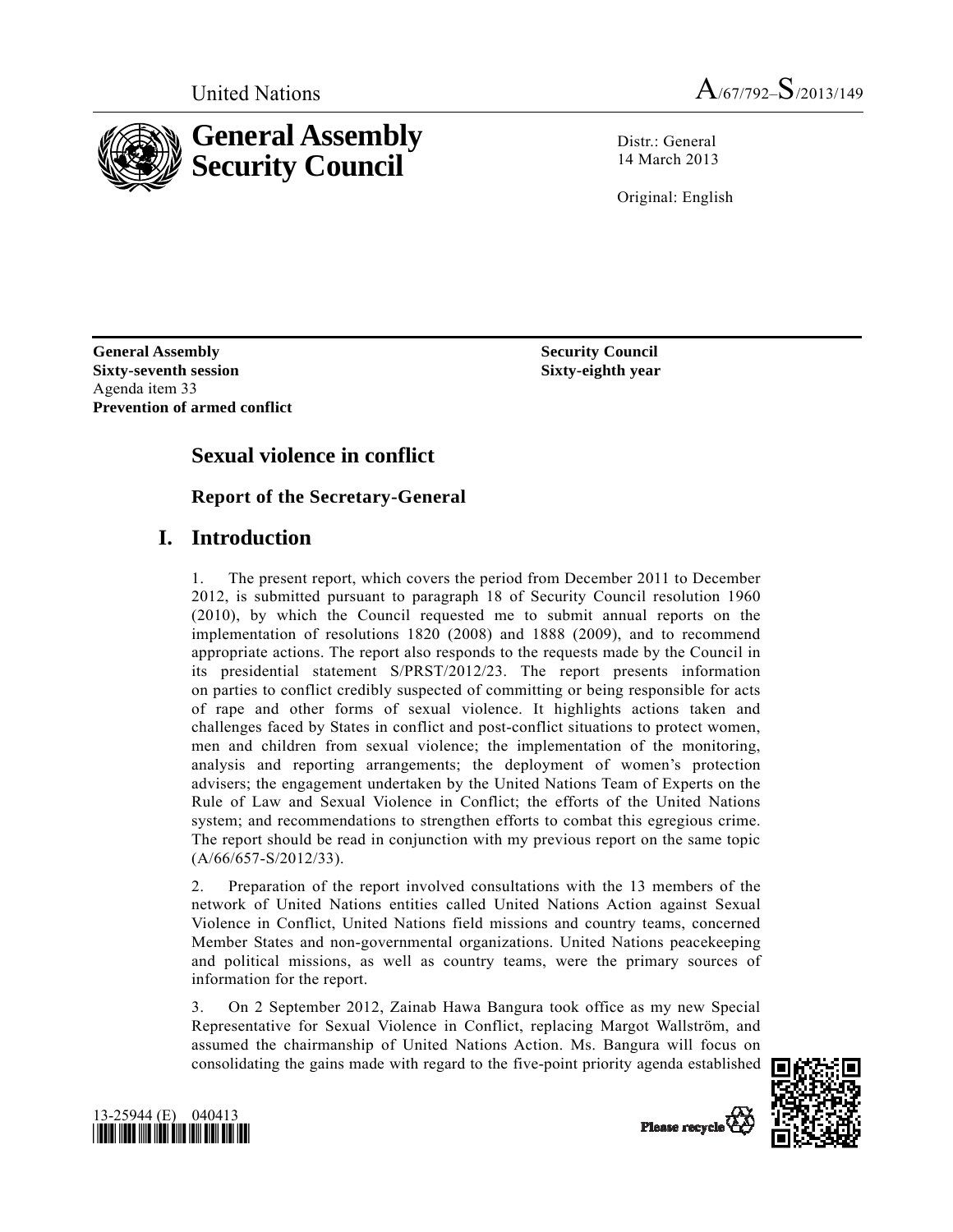by her predecessor, namely to address impunity, empower war-affected women so that they seek redress and realize their rights, strengthen the political will to comprehensively address sexual violence, harmonize and scale up the international response and enhance understanding of sexual violence as a tactic and consequence of war. As an additional priority, my Special Representative will emphasize the need to foster national ownership, leadership and responsibility in addressing sexual violence.

4. In 2012, United Nations Action supported the roll-out of scenario-based training for peacekeepers to improve their operational readiness to recognize and react swiftly to sexual violence, and piloted new early-warning indicators to enhance prevention. United Nations Action also supported the implementation of joint Government-United Nations comprehensive strategies to combat sexual violence in relevant settings. United Nations Action has produced a number of tools to assist national capacity-building efforts, including a study on strengthening the prevention of conflict-related sexual violence with non-State armed groups and policy briefs on responding to the psychosocial and mental health needs of survivors of sexual violence in conflict-affected settings. To bolster the United Nations system's capacity on the ground, United Nations Action has committed catalytic funding for women's protection advisers in key settings. These activities are supported by voluntary contributions to the United Nations Action multi-partner trust fund, which serves to incentivize cooperation across United Nations system entities on sexual violence in conflict. I urge donors to continue to support this important fund.

# **II. Current and emerging concerns regarding sexual violence as it relates to international peace and security**

5. The term "sexual violence" refers to rape, sexual slavery, forced prostitution, forced pregnancy, enforced sterilization and any other form of sexual violence of comparable gravity perpetrated against women, men or children with a direct or indirect (temporal, geographical or causal) link to a conflict. This link to conflict may be evident in the profile and motivations of the perpetrator, the profile of the victim, the climate of impunity or State collapse, any cross-border dimensions or violations of the terms of a ceasefire agreement.

6. The country sections of the present report highlight several emerging concerns, including the perpetration of sexual violence against men and boys, the plight of children born as a result of rape and the practice of forced marriages by armed groups. Attention is also drawn to the nexus between sexual violence and the illicit extraction of natural resources, the displacement of civilian populations and the inadequacy of disarmament, demobilization and reintegration and security sector reform efforts.

7. The experiences in the Central African Republic, Côte d'Ivoire, the Democratic Republic of the Congo and South Sudan highlight the correlation between sexual violence and flawed disarmament, demobilization and reintegration and security sector reform programmes. For example, incidents of sexual violence have occurred where improperly vetted or trained security forces or ex-combatants have been redeployed or cantoned in proximity to civilian centres. There have been instances of armed groups deserting the national army and perpetrating sexual violence following failed integration initiatives. The exclusion of certain armed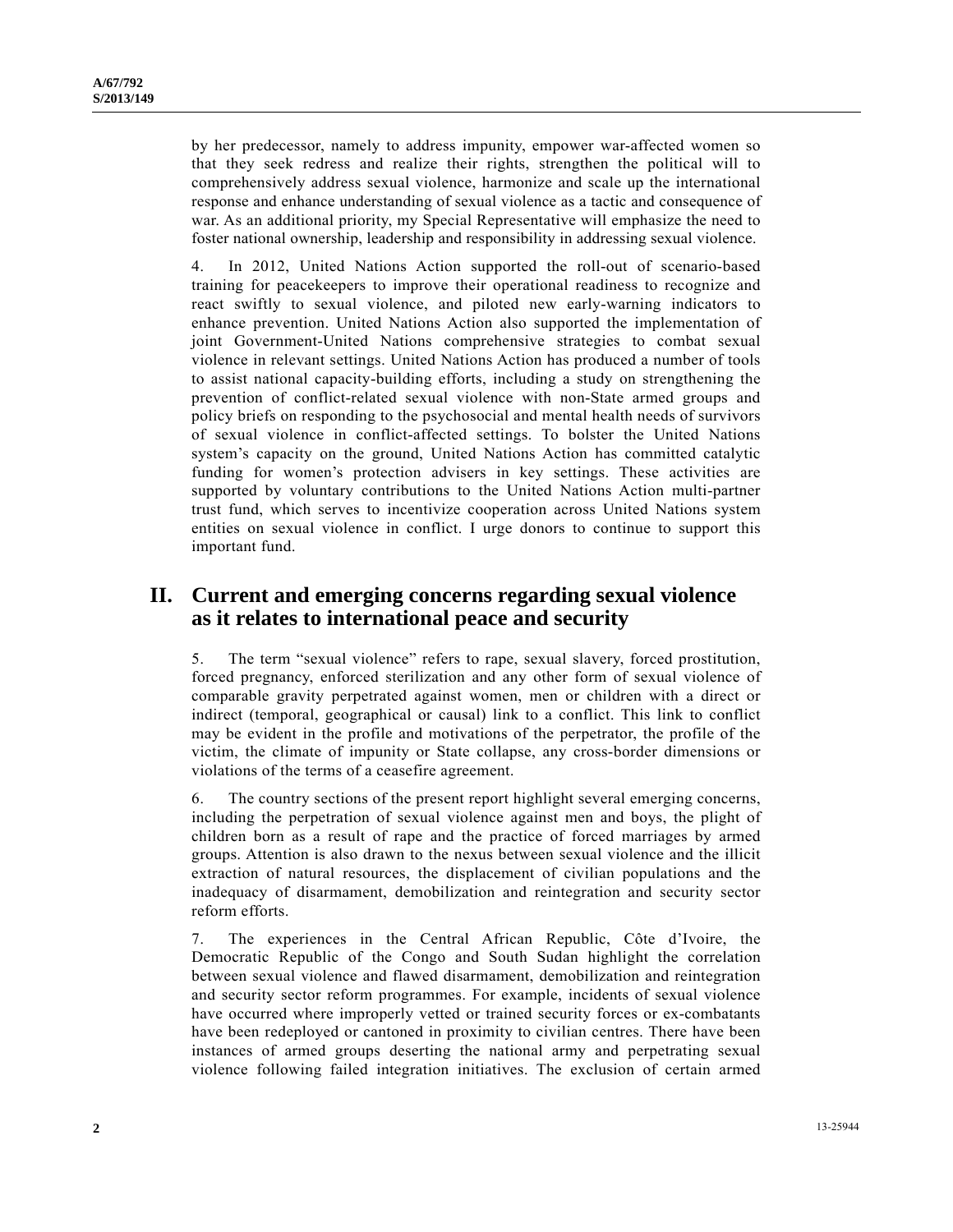groups from disarmament, demobilization and reintegration and security sector reform programmes in the Central African Republic, Côte d'Ivoire, the Democratic Republic of the Congo and South Sudan constitutes a significant threat to communities, as these groups continue to play de facto security management roles in areas of weak State authority.

8. It is increasingly evident that sexual violence has been used to forcibly displace populations, internally and across borders, in places such as Colombia, the Democratic Republic of the Congo, Libya, Mali and the Syrian Arab Republic. Women and children have been targeted while fleeing to camps in Somalia; after displacement, both inside and outside camps and settlements for refugees and internally displaced persons; and in villages and towns surrounding such camps, including in Côte d'Ivoire, the Democratic Republic of the Congo, Myanmar and the Sudan. Prevention and response is hampered by continued insecurity, the proximity of refugees to insecure borders, the presence of armed groups, access restrictions, the fact that survivors sometimes lack documentation and gaps in funding.

9. In some countries, available information indicates that there is a correlation between spikes in incidents of sexual violence and military activity linked to the illegal extraction of natural resources. In the Democratic Republic of the Congo, rape has been used by armed groups to punish civilians for preventing poaching and mineral trafficking. In Colombia, illegal armed groups have used sexual violence to forcibly displace populations from lucrative mining or agricultural zones and from areas of strategic importance for drug trafficking. Despite some efforts made by companies and Governments over the past 18 months to diminish armed groups' ability to generate income from conflict minerals, policymakers and industry leaders must redouble their efforts to better monitor the illegal extraction process.

10. Although women and girls are predominantly affected by sexual violence, men and boys too are victims of such violence. Sexual violence has been perpetrated against men and boys as a tactic of war or in the context of detention or interrogation, including in Afghanistan, Libya, Mali and the Syrian Arab Republic. The social consequences of this violence are acute. More monitoring and information regarding male victims and the types of sexual violence perpetrated against them is required to tailor prevention initiatives, sensitization campaigns, treatment protocols and services for survivors.

11. Forced marriage, rape and sexual slavery by armed actors has been documented in Mali, the Central African Republic, Somalia, South Sudan and Yemen. Parties to a conflict forcibly abduct women and girls, take them as wives and then rape and use them as sex slaves. Under the pretext of Islamic/sharia law, some parties to conflict in Mali, Somalia and Yemen compel families and communities to give women and girls to them in marriage; in these contexts too, rape and sexual slavery occur. In addition, there have been reports of survivors of rape in conflict being coerced into marriage with either the perpetrator or the perpetrator's family members. Compelling rape survivors to marry their attackers revictimizes them, results in impunity for the perpetrators and sends the message that sexual violence is socially acceptable.

12. There is little or no information regarding children born from wartime rape, the unique vulnerabilities they face or their experiences. Research suggests that mothers raising children born as a result of rape often live in extreme poverty and are ostracized by their relatives. The children too are stigmatized and face social,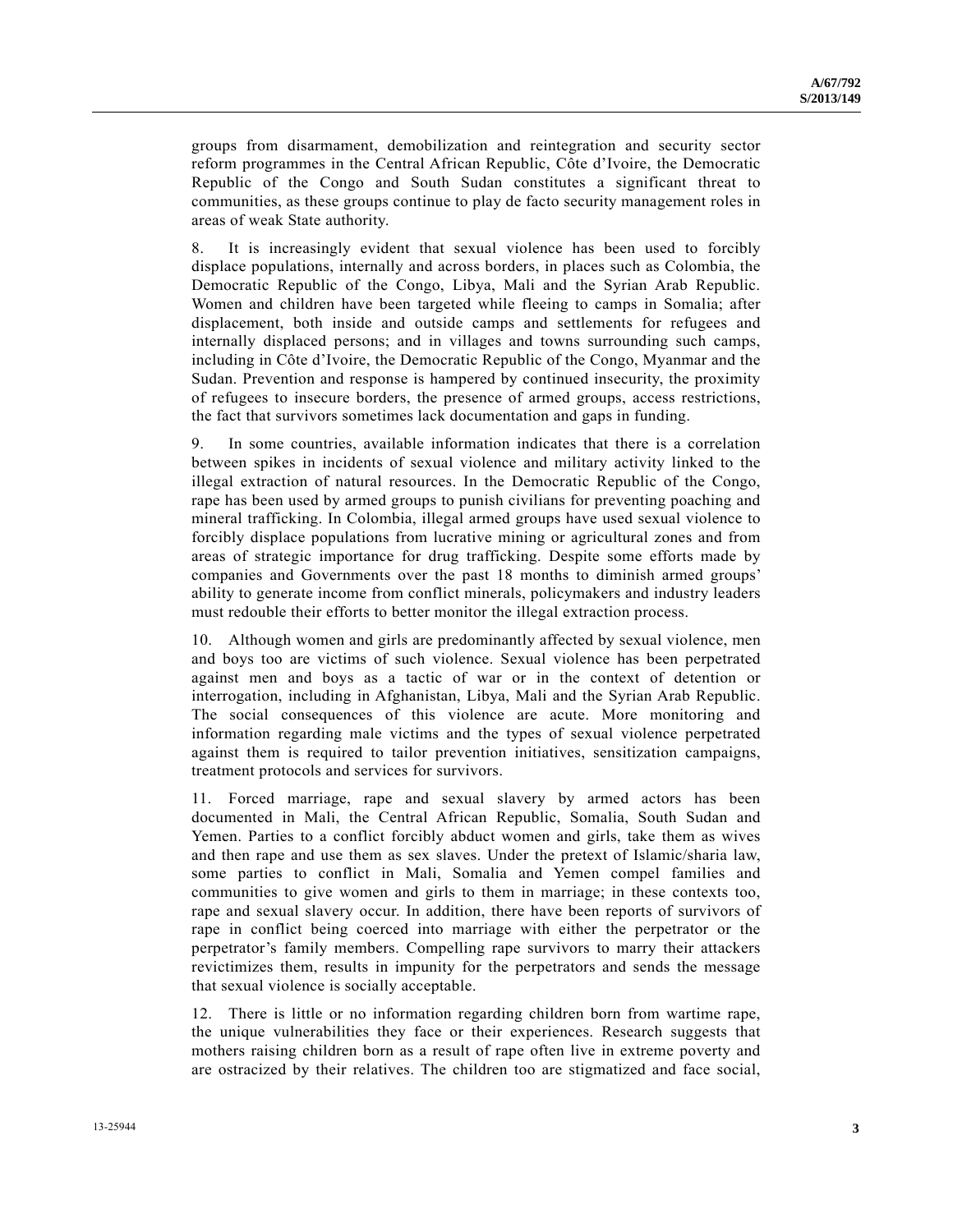psychological and socioeconomic consequences. Greater information and research is required for response initiatives. There is also an accountability gap when it comes to children born as a result of rape, as punishment against or redress by the perpetrator rarely includes reparations for the women who were victimized or the children who were born as a result of rape. Girls and women lack access to services that would allow them to safely terminate a pregnancy and are often forced to either carry out unwanted pregnancies resulting from rape or undergo dangerous abortions. Therefore, access to safe emergency contraception and services for the termination of pregnancies resulting from rape should be an integral component of any multisectoral response.

13. Sexual violence is almost universally underreported, for multiple reasons, including the risks faced by survivors, witnesses, humanitarian workers and journalists who come forward, including the risk of reprisal (see the case from Somalia highlighted in para. 68 below).

## **A. Information on parties to armed conflict credibly suspected of committing or being responsible for acts of rape or other forms of sexual violence**

14. The information set out below is based on cases recorded and documented by the United Nations system and is therefore only indicative of the scope, scale and character of sexual violence committed against women, children and men.

### **Afghanistan**

15. According to United Nations partners, patterns of sexual violence against women and girls have taken on a new character, one that is influenced by the nature of the ongoing conflict in Afghanistan. Sexual violence in this context includes abduction, assault, rape and the sexual abuse of women and children in communities under the influence or control of anti-Government elements, including the Taliban and other warlords. There has also been information about armed groups and tribal militia (*arbakis*), some of whom have been employed in the local police force, sexually assaulting women and girls.

16. A climate of impunity, a rule-of-law vacuum in many areas, a lack of faith in law enforcement authorities and of access to services and cultural taboos and stigma impede the reporting of incidents of sexual violence to law enforcement authorities and the prosecution of perpetrators. In many instances, children and women who report being victims of sexual violence are themselves subsequently accused of committing crimes, and publicly stoned or otherwise punished. Reports of such incidents have been received from Ghor, Kunduz, Sari Pul, Parwan and Paktya provinces. Survivors and non-governmental organizations assisting them could face reprisals. In some areas, alleged or convicted rapists are powerful commanders or members of armed groups or criminal gangs, or have links to such groups or influential individuals who protect them from arrest and prosecution.

17. The United Nations continued to receive reports of boys and men being assaulted or threatened with sexual violence by members of the National Directorate of Security and the Afghan National Police while in detention. Similar reports were received from boys detained in juvenile rehabilitation centres on national security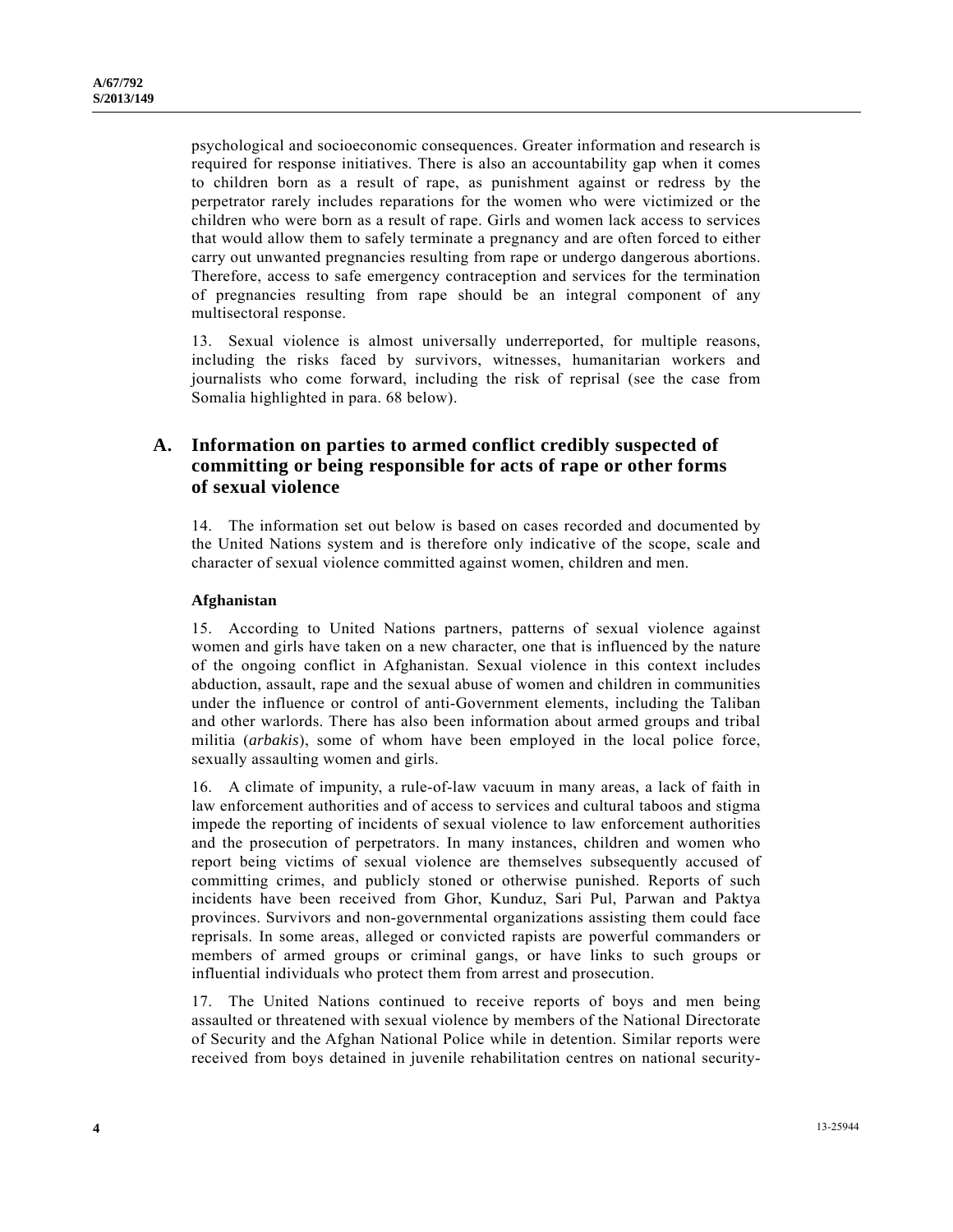related charges. Such violence is allegedly committed during interrogations to elicit a confession, obtain information or secure the collaboration of detainees.

18. There has been some progress in the implementation of the law on the elimination of violence against women and in the number of prosecutions of indicted sexual violence offenders compared to 2011. Under the auspices of the Ministry of Women's Affairs, a network of centres for the protection of women has been established in 19 of the 34 provinces of Afghanistan to ensure access to health, legal and rehabilitation services for survivors. However, the number of cases resolved through the judicial process and of convictions achieved using the law for the elimination of violence against women remains low.

19. Protecting civilians, including from sexual violence, should be central in transition and post-transition security frameworks adopted as the Afghan National Army and the Afghan National Police prepare to take greater responsibility in security operations. For this to happen, the Afghan national security forces need to be adequately resourced, trained and sensitized to address sexual violence, in compliance with the national Constitution and other legislative frameworks, including the law on the elimination of violence against women.

#### **Central African Republic**

20. Since 10 December 2012, when an offensive was started by armed groups under the rebel coalition Séléka, which is composed of factions of the Convention patriotique pour le salut du Kodro, the Convention des patriotes pour la justice et la paix en Centrafrique (CPJP), the Union des forces démocratiques pour le rassemblement (UFDR) and the Front démocratique du people centrafricain (FDPC), multiple allegations of sexual violence, including rape, perpetrated against civilians in areas under their control were received. On 11 January 2013, the parties signed a ceasefire agreement and a declaration of principles, which contain provisions that require the immediate halt of sexual violence, make sexual violence a prohibited act in the definition of ceasefire and require that sexual violence be addressed as an urgent priority in a programme agreed to by the parties for the consolidation of peace.

21. In the north and east of the Central African Republic, reports were received of sexual violence, including rape, against women and girls by armed actors such as CPJP, UFDR, FDPC, the Mouvement des libérateurs centrafricains pour la justice, the Union des forces républicaines and road bandits known as "Zaraguinas". Several cases of girls being forced into marriage with CPJP members were identified in June 2012 at the beginning of the process for the reintegration of children associated with armed groups; CPJP has been generally unwilling to release the girls. In the southeast, the abduction of women and girls by the Lord's Resistance Army (LRA) for use as sex slaves was reported by survivors, with a total of 85 abductions, including 8 of children, since January 2012. In Ndele, from 2 to 4 February 2012, a contingent of Chadian forces entered the town and committed acts of sexual violence against civilians. Cases were reported to the town prosecutor and documented. Some incidents of sexual violence by elements of the national security forces have also been reported.

22. My Special Representative visited the Central African Republic from 5 to 12 December 2012, during which time she met senior Government officials, including President François Bozizé and representatives of the armed forces, the police and politico-military groups. She also met representatives of women's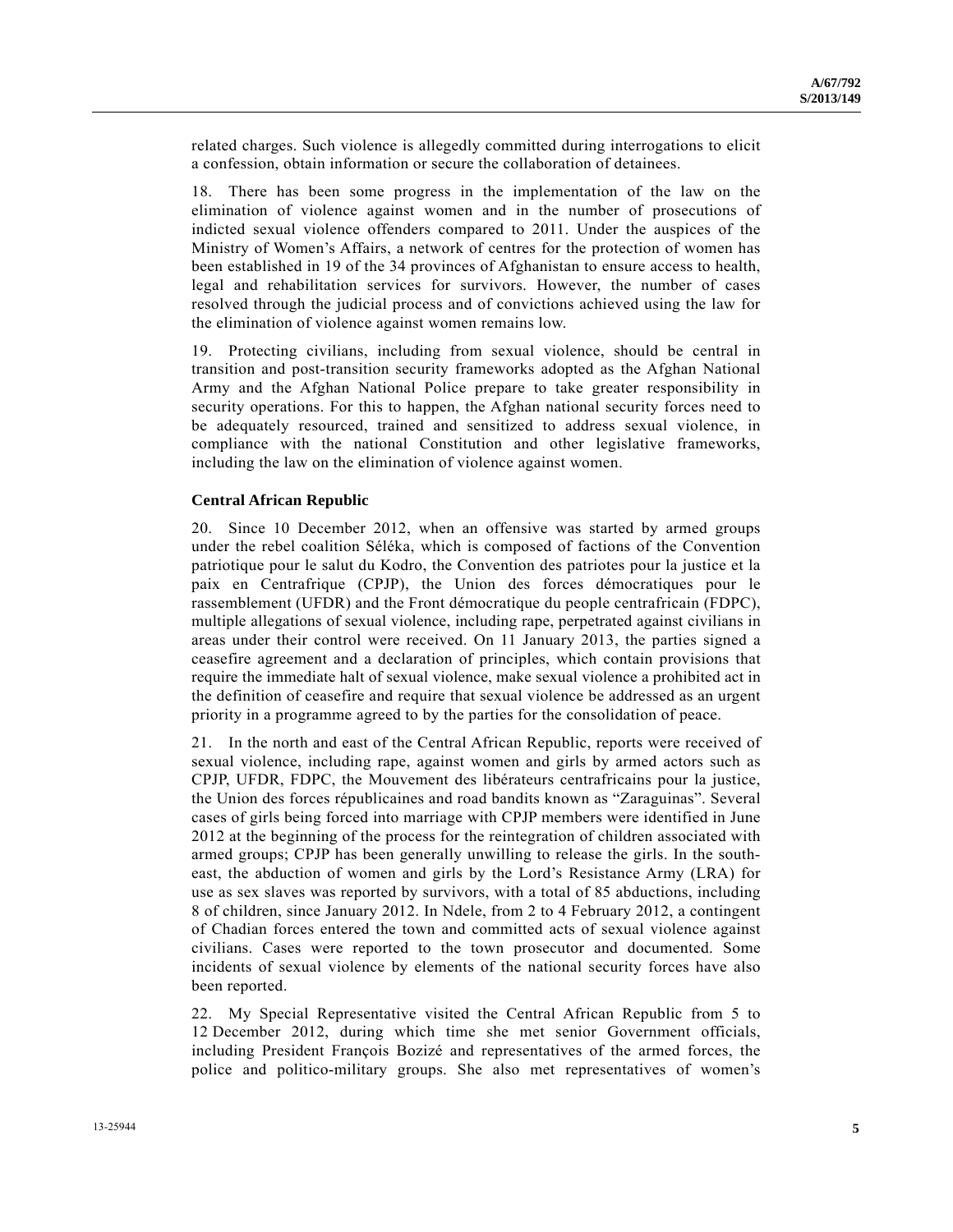groups, non-governmental organizations and survivors of sexual violence in Bangui, Bria and Paoua. Severe capacity and security constraints have hampered monitoring and reporting efforts and prosecutions. There is also an acute lack of essential health and psychosocial services for survivors.

23. On 12 December, the Government of the Central African Republic and the United Nations signed two communiqués to strengthen cooperation in areas critical for the prevention of sexual violence and the provision of services for survivors (see S/2013/8, annexes). The Government made commitments on the timely investigation and prosecution of sexual violence crimes, among other issues. The preparation of an implementation plan based on the communiqués to immediately institute protection measures such as the identification and release of women and girls from all armed groups are key priorities going forward.

### **Colombia**

24. Sexual violence continues to be perpetrated within the context of armed conflict in Colombia. In rural areas, women, particularly from Afro-Colombian and indigenous populations, indicated that sexual violence had been used by armed groups, including by the Fuerzas Armadas Revolucionarias de Colombia — Ejército del Pueblo and other illegal armed groups that have emerged since demobilization, to forcefully displace populations from lucrative mining or agricultural zones, or in corridors strategic for drug trafficking. The Government considers the illegal armed groups to be criminal gangs. Survivors and women's groups have indicated that many of the victims of sexual violence are children and that acts of such violence include abductions, rape, sexual slavery and forced abortions. Civil society groups have also indicated that pregnancies and children resulting from rape are significant concerns for which there has been limited response.

25. In a newly observed dynamic, members of illegal armed groups have used sexual violence against relatives and other kin to exert control over their families and those of their subordinates in specific neighbourhoods. In some cases, women heading households were forced to hand over their daughters to the leaders of these illegal armed groups. As a result, women and girls have fled their neighbourhoods and cities seeking protection.

26. The systematic targeting of women leaders and activists and their families with sexual violence or threats of sexual violence by members of illegal armed groups that have emerged since demobilization is of concern. Although the Victims and Land Restitution Law (No. 1448), which came into force on 10 June 2011, provides for reparations to victims of sexual violence, it excludes those who were targeted by illegal armed groups that the Government does not consider to be parties to the conflict and to which most cases of sexual violence are attributed. Due consideration should be given to how this could be addressed through the law's implementation.

27. There were reports of sexual violence against both females and males attributed to members of the military during the reporting period. In May, two boys were held and sexually assaulted at a military checkpoint in Meta. Afterwards, they were threatened and forced to sign a paper stating that they had been treated well. In July, a woman was repeatedly raped and threatened by members of the army, while in August a 13-year-old indigenous girl was sexually abused and photographed by four army soldiers who were later discharged from the army.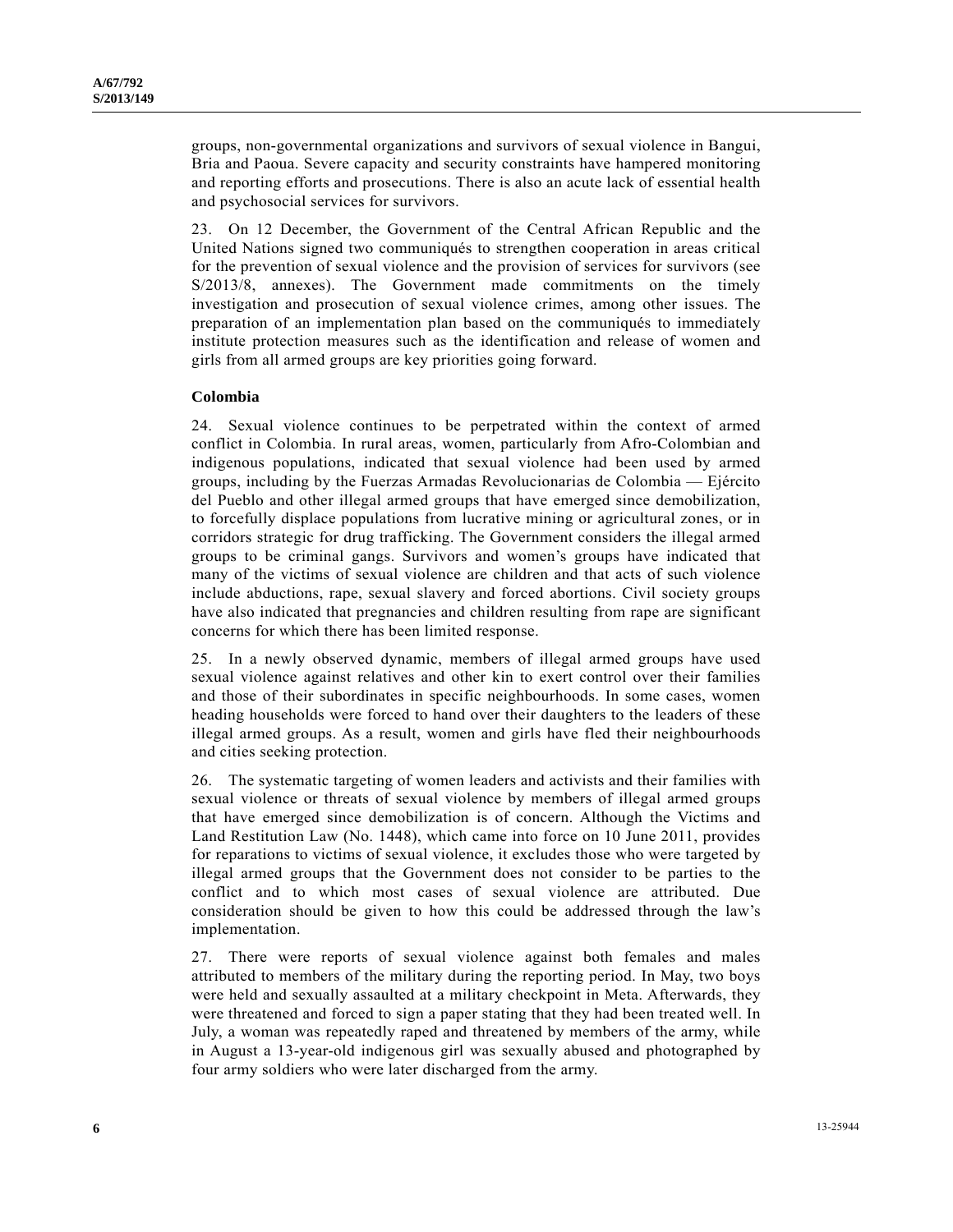28. During the visit to Colombia conducted in May 2012 by my former Special Representative, the Vice-President of Colombia, Angelino Garzón, on behalf of the Government, committed to identifying strategies for strengthened technical cooperation between the Government and the United Nations to address sexual violence in conflict in the following three priority areas: fighting impunity; placing survivors at the centre of strategies and actions; and sharing knowledge on sexual violence and response initiatives. The Attorney-General reiterated his commitment to addressing impunity through investigations and prosecutions for sexual violence, but stressed that there were practical constraints, such as the enormous backlog of cases. In a meeting with military and police leaders, my Special Representative was informed that the security forces had adopted a zero-tolerance policy and codes of conduct to prevent human rights violations, including sexual violence, by its personnel.

29. On 12 September 2012, the President of Colombia presented a national policy for gender equality, which is expected to lead to the development of strategies on, inter alia, health, sexual and reproductive rights and the protection of girls and women who survive sexual violence.

30. The Ministry of Health has developed programmes to ensure access to health care and psychosocial support services for survivors. However, such access is difficult in conflict-affected rural areas, where most survivors of sexual violence are located. Other obstacles include a lack of awareness about order No. C-355 of 2006 of the Constitutional Court, which guarantees the right of survivors to access services for the voluntary interruption of pregnancies resulting from rape.

31. In its efforts to provide victims of sexual violence with access to justice and reparations, during the reporting period the Government presented several legislative initiatives, including an amendment to the Criminal Code. Other initiatives, such as the approval in June 2012 of a constitutional reform entitled "Legal framework for peace", could lead to de facto amnesties benefiting alleged perpetrators of human rights violations, including members of the security forces.

32. Implementing the strong legal framework and enforcing compliance with codes of conduct and the zero-tolerance policy through the chains of command of the security forces remain key priorities in Colombia. The United Nations looks forward to further dialogue on the implementation of the proposed elements for strengthened technical cooperation. It is also essential for sexual violence concerns to be explicitly reflected in ongoing ceasefire and peace negotiations.

### **Côte d'Ivoire**

33. Although the security situation has improved since the violent post-elections crisis, some regions in Côte d'Ivoire, particularly the conflict-affected west, continue to experience low-intensity clashes involving armed men and militias that have yet to be disarmed. This is preventing the return of refugees and internally displaced persons. The forested areas on the border with Liberia are conducive to illegal cross-border movements of armed groups and weapons, including foreign combatants that are terrorizing civilians and may be engaged in illicit logging and mining. Furthermore, the presence of armed elements, including the Forces républicaines de Côte d'Ivoire (FRCI) and of traditional hunters known as "Dozos" in communities across the country, add to security- and protection-related concerns. Within this context, women and girls remain at high risk of sexual violence.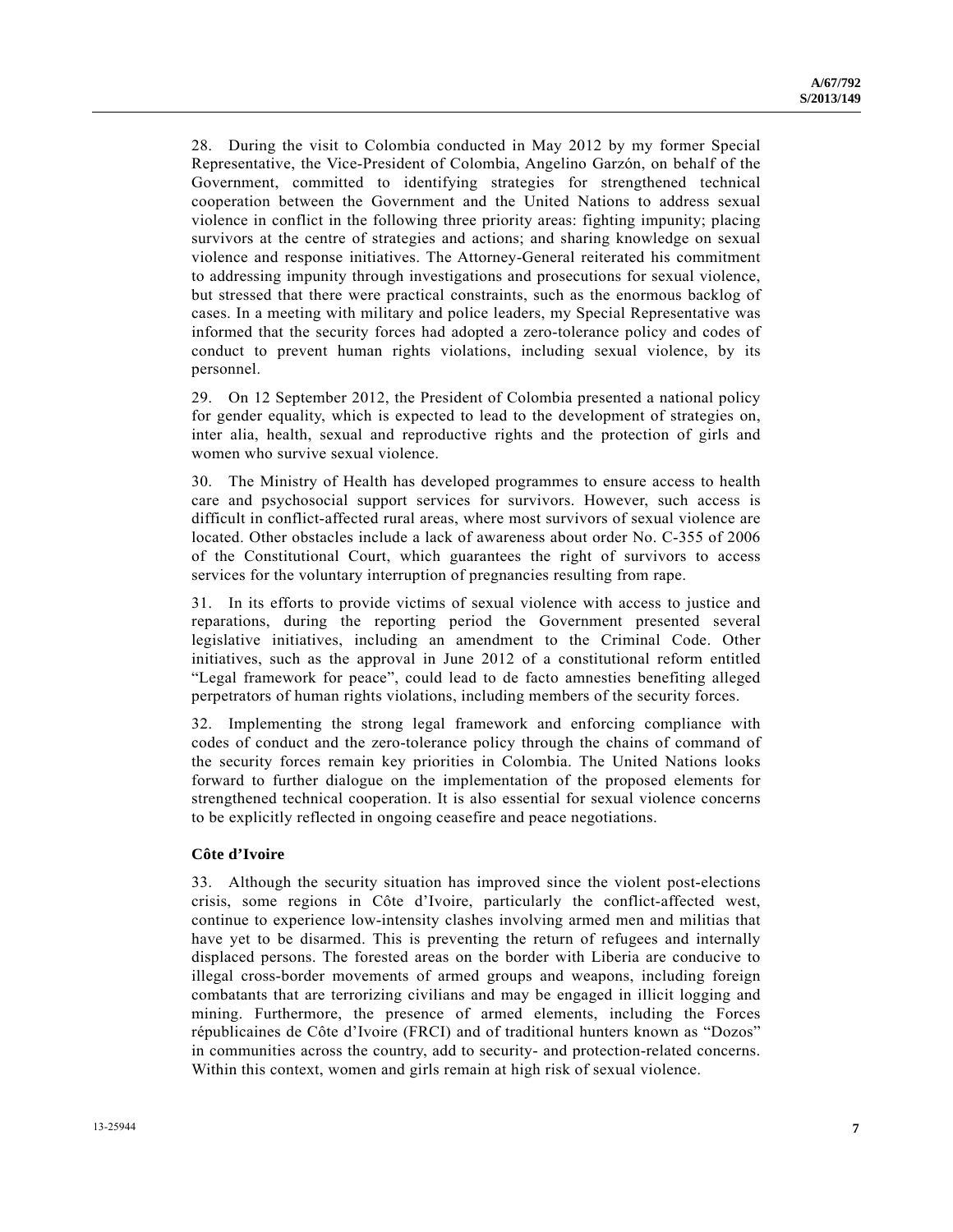34. During the reporting period, an alarming pattern of sexual violence was observed in the west of the country, in particular in Duékoué, where armed men attacked civilians, especially women and girls, at checkpoints, during patrols and armed robberies targeting civilian commercial convoys. The United Nations also noted a worrying trend between May and July 2012 of unidentified individuals carrying out armed robberies in the Guémon and Moyencavally regions; the robberies were followed by rape. Rapes also occurred preceding the attack on the Nahibly camp for internally displaced persons. These attacks mainly targeted members of non-native communities. From December 2011 to September 2012, 248 cases of rape were documented, of which 80 per cent were allegedly perpetrated by armed men, including FRCI members, elements of militia groups<sup>[1](#page-7-0)</sup> and Dozos. Ten cases involved the rape of children by FRCI elements. The slow disarmament of former militias and other combatants have left the western region and Abidjan awash with guns, exacerbating the situation with regard to sexual violence.

35. Addressing impunity remains a challenge. The judicial system is perceived to be slow, not fully independent and overloaded with cases from the post-elections crisis. Furthermore, some legal provisions are problematic. Article 354 of the Penal Code, for example, does not specify the elements that constitute rape, which results in inconsistent rulings. This is compounded by societal attitudes, which deem rape a minor offence, and the cost of the medical certificate required in rape cases, which is \$100.

36. The Government, with United Nations support, is taking some important steps to address sexual violence. For example, it has developed a national strategy to combat gender-based violence that was finalized in July 2012 and is pending final approval by the Minister of Solidarity, Family, Women and Child Affairs. Also with United Nations support, the Ministry of Justice has developed a three-year national justice sector reform strategy that includes a focus on sexual violence.

37. The Minister of the Interior, Hamed Bakayoko, the Director General of the National Police, Bredou Mbia, and the Senior Commander of the Gendarmerie, General Kouassi Gervais, made a commitment to my former Special Representative — in accordance with the policy of President Alassane Ouattara to fight impunity — to implement prevention programmes and cooperate with the judiciary to prosecute perpetrators of sexual violence. The Minister of the Interior expressed his commitment to working with the United Nations to develop codes of conduct for the security forces and enhance training for the prevention of sexual violence.

38. The implementation of these commitments and effective disarmament, demobilization and reintegration and security sector reform strategies is critical to preventing sexual violence, particularly in the context of the integration of militia forces into FRCI and command-and-control challenges. The Government should clarify its policy with respect to the Dozos, given their role in enforcing security in the west and their implication in sexual violence crimes. Due consideration should also be given to requests by civil society organizations that a special national court on sexual violence be established.

<span id="page-7-0"></span>**\_\_\_\_\_\_\_\_\_\_\_\_\_\_\_\_\_\_** 

<sup>1</sup> For the names of the militia groups and their commanders, see the previous report on sexual violence in conflict (A/66/657-S/2012/33). During the current reporting period, however, it has not been possible to ascertain definitively the status of militia groups, the level of threat they pose as armed groups or whether they have been effectively disbanded or their command structures dismantled.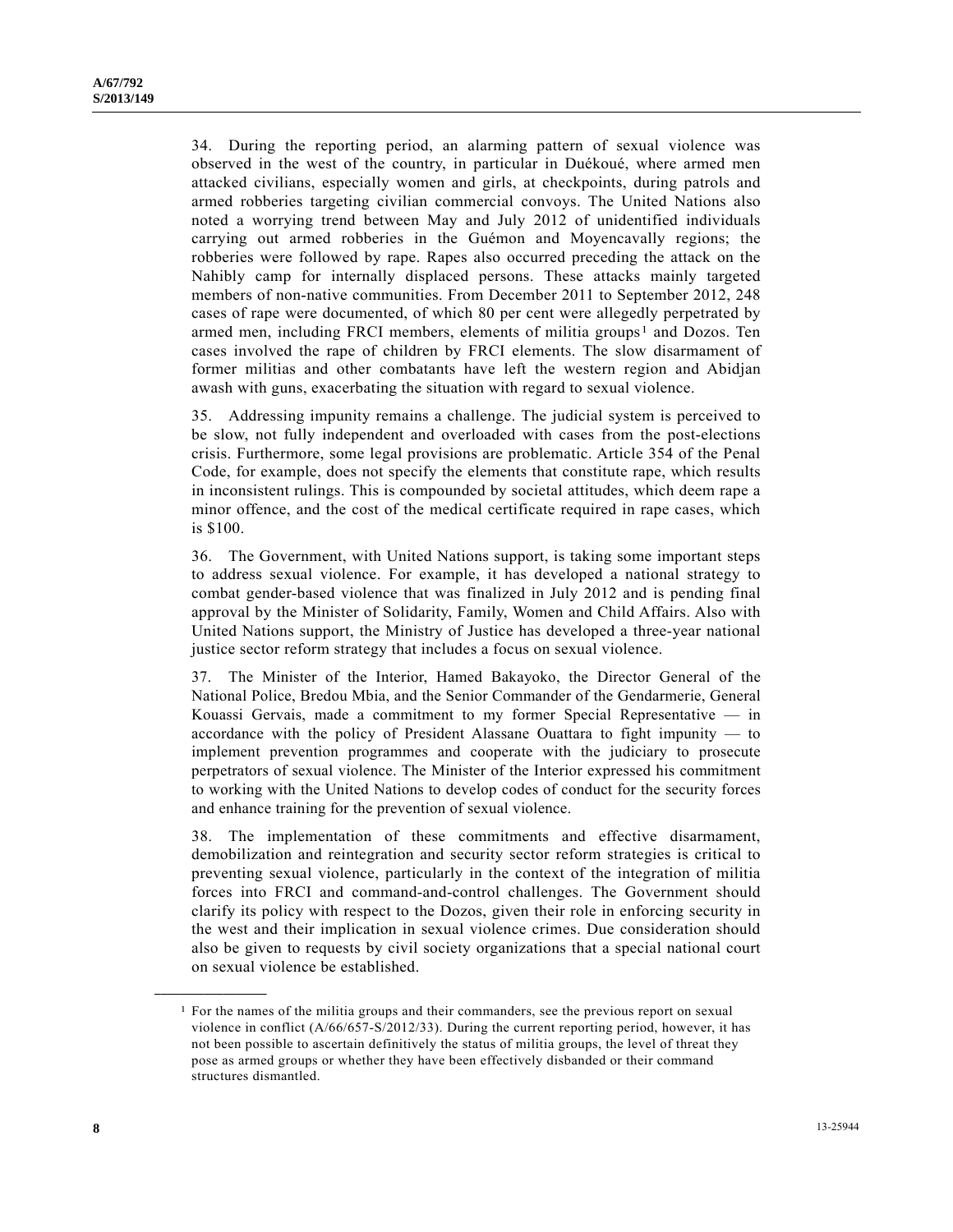#### **Democratic Republic of the Congo**

39. The deteriorating security situation in the conflict-affected provinces of Orientale, North Kivu and South Kivu since the beginning of 2012, concomitant with the emergence of new armed groups, including the Mouvement du 23 mars (M23), and the resurgence of activities of armed groups such as the Forces Démocratiques de Libération du Rwanda (FDLR), Raïa Mutomboki and Mai-Mai Lumumba,<sup>[2](#page-8-0)</sup> resulted in several documented incidents of sexual violence and the displacement of over 500,000 people in North Kivu. Acts of sexual violence, as well as other human rights violations, mainly occurred during attacks on villages. Two major patterns were observed: in the first, armed groups systematically targeted civilians to control areas rich in natural resources (as exemplified by the attacks in Epulu by Mai-Mai Morgan); and, in the second, armed groups and elements of the Forces armées de la République démocratique du Congo (FARDC) retaliated against communities, often on the basis of the real or perceived ethnicity of the survivors, for supposed political and economic gain (such as in the Masisi incident of August 2012).

40. Between December 2011 and November 2012, the United Nations documented that 764 people had become victims of sexual violence in conflict; 280 of them were children. Of the total, 242 were registered in Orientale Province, 278 in North Kivu and 244 in South Kivu. Approximately 50 per cent of documented cases were attributed to FARDC elements (345 victims, including 137 children) and the Police nationale congolaise (30 victims, including 20 children); 15 cases, including 1 child, were attributed to the Agence nationale de renseignements. The remaining 374 cases were attributed to FDLR (103 victims, including 19 children); Mai-Mai Lumumba (138 victims, including 42 children); the Forces de résistance patriotiques de l'Ituri (20 victims, including 10 children); the Forces de défense congolaises (FDC) (16 victims); M23 (20 victims, including 10 children); Raïa Mutomboki (28 victims, including 23 children); and other armed groups (46 victims, including 23 children), including the Allied Democratic Forces in coalition with the National Army for the Liberation of Uganda; LRA; the Nyatura armed group and various Mai-Mai militias.

41. On 24 and 25 June 2012, at least 28 women and 23 girls were reportedly raped during two attacks on the Okapi Wildlife Reserve of Epulu in Mambasa territory (Ituri district) by approximately 100 Mai-Mai Morgan elements.[3](#page-8-1) The United Nations Stabilization Mission in the Democratic Republic of the Congo (MONUSCO) also received allegations of several women and girls being abducted in Epulu during the same incident and used as sex slaves by the armed group. The attacks were part of a strategy by Mai-Mai Lumumba and Mai-Mai Morgan to terrorize and control mineral resources in the gold-rich Okapi Reserve. Efforts were made to provide survivors with access to health and psychosocial support services in the Mambasa, Mandima and Ninia health zones. Also in Orientale Province, in early November, at least 66 women and 4 children were reportedly raped by Mai-Mai Simba/Lumumba combatants in Mambasa territory. The victims were reportedly targeted during attacks on villages for their perceived collaboration with FARDC

<span id="page-8-1"></span><span id="page-8-0"></span>**\_\_\_\_\_\_\_\_\_\_\_\_\_\_\_\_\_\_** 

<sup>2</sup> Mai-Mai Lumumba is composed of Mai-Mai Simba, FARDC deserters under the command of Col. Kahasha and then Major Luc, and poachers under the command of Paul Sadala, alias "Morgan", a poacher operating in North Kivu and Orientale provinces.

<sup>3</sup> In March 2012, Morgan's poachers became allied with Mai-Mai Simba, under the command of Kasambaza.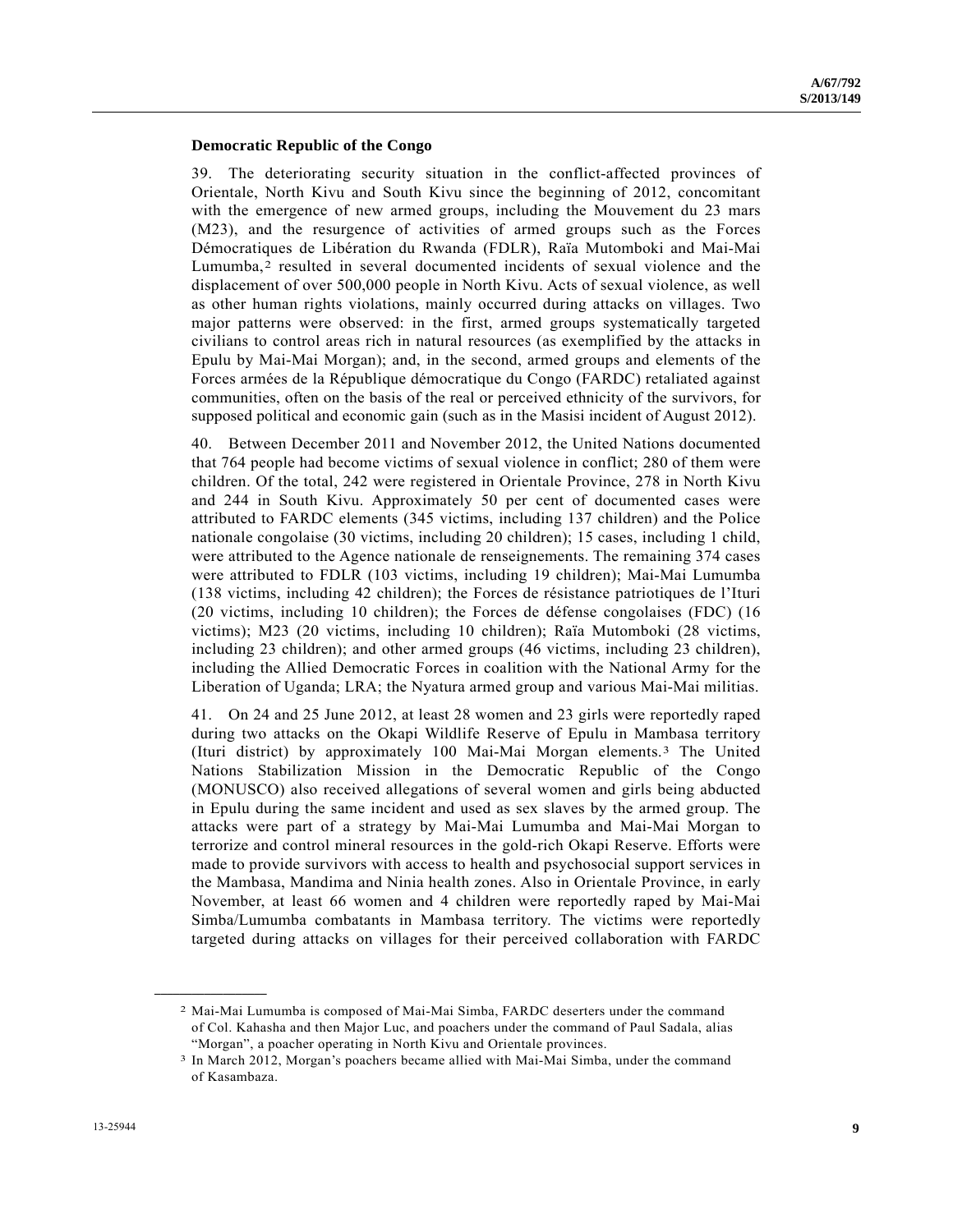during operations against Mai-Mai Simba/Lumumba aimed at chasing the rebels from the mining area in southern Mambasa.

42. In Walikale territory (North Kivu), serious human rights violations, including at least 30 cases of rape, were reportedly committed between December 2011 and March 2012 during clashes between FDC (formerly the "Guides", who are Hunde and supported by General Bosco Ntaganda) and a coalition of FDLR combatants, and Mai-Mai Akilo in Walikale, Ntoto and Brazza. Of the 30 cases, 21 were attributed to FDLR and 9 to FDC. A large number of victims claimed to have been gang-raped.

43. In Masisi territory (North Kivu), five women and four girls were reportedly raped on 6 August 2012 near the village of Katoyi, during an attack by Raïa Mutomboki combatants. These rapes were committed as part of a series of seemingly ethnically motivated attacks aimed at forcibly displacing civilians. Those allegedly involved included Raïa Mutomboki (Tembo ethnicity) in coalition with Mai-Mai Kifuafua (Nyanga) targeting Hutu villages, and FDLR in coalition with Nyatura combatants (Hutu) targeting the Tembo ethnic group. Witnesses described Raïa Mutomboki elements arriving in villages and proclaiming that all Hutus should leave the village and not return. Several witnesses also reported cases of sexual mutilation on the remains of victims who had been killed, including four cases where combatants cut foetuses out of pregnant women.

44. At the end of November 2012, at least 126 women and 24 children had suffered sexual violence by FARDC soldiers in Minova and surrounding villages in Kalehe territory (South Kivu). Most of the violations occurred while FARDC retreated from Goma following that city's takeover by M23. Eleven FARDC elements have been arrested to date and are awaiting trial, but only two have been charged with rape. Health structures in Minova and surrounding villages were well staffed with trained medical personnel and well equipped with post-exposure prophylaxis kits for HIV.

45. Two verified cases of sexual violence against men were recorded. In one case, a man who had been arrested by Police nationale congolaise was raped by a FARDC sergeant while in custody. The other case was attributed to a female combatant presumably belonging to a Mai-Mai group.

46. Although an increasing number of survivors of sexual violence are receiving multisectoral assistance, it continues to be difficult to access health structures and obtain free treatment because of several, interrelated factors, including the remoteness of some areas, insecurity, conflict and fear of retaliation. It is noteworthy that in 2012 the Government validated national protocols on medical assistance, psychosocial support, legal referral and socioeconomic reintegration aimed at establishing minimum standards of quality of care for survivors.

47. The Government has made efforts to arrest and try perpetrators. Between December 2011 and November 2012, at least 49 FARDC elements were sentenced for sexual violence-related crimes, including rape, in conflict-affected provinces. Regarding the Epulu attack of June 2012 attributed to Mai-Mai Lumumba elements, an arrest warrant was issued against Paul Sadala, alias "Morgan", on charges of war crimes and crimes of sexual violence and on 28 November, in Mambasa territory, two Mai-Mai Simba combatants were sentenced to life imprisonment for various charges, including rape. Through the United Nations-supported prosecution support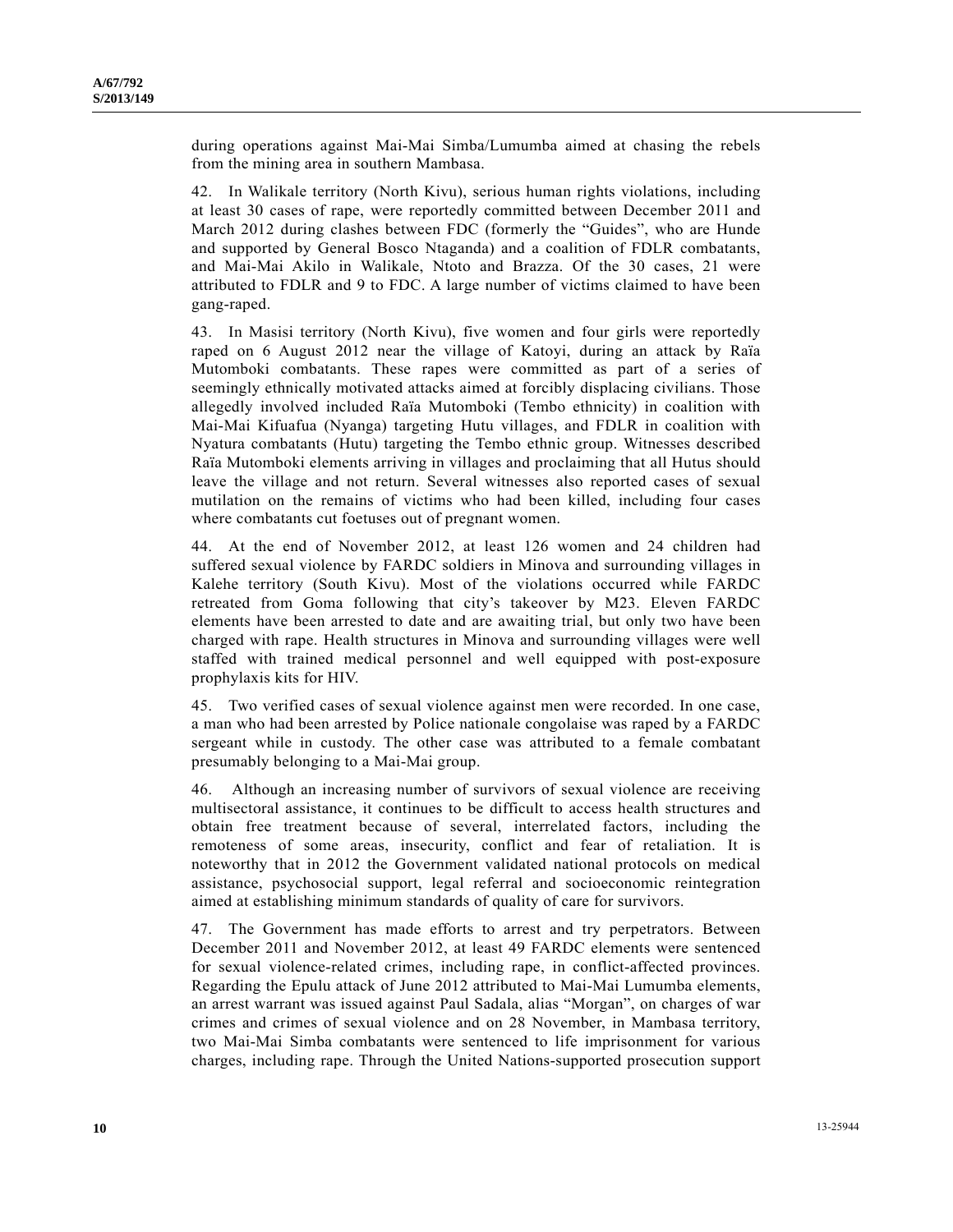cells, in Lubero territory (North Kivu), hearings of 14 sexual violence appeal cases pending for more than four years were held in mobile courts in Beni and Butembo, leading to the upholding of 10 convictions. In Kabare territory (South Kivu) investigations into allegations of murders and summary executions, looting and mass rapes committed in 2010 by FARDC elements were completed. One FARDC lieutenant was convicted and sentenced to 20 years' imprisonment and three others were convicted in absentia and sentenced to life imprisonment.

48. While there has been limited progress in terms of holding perpetrators accountable for the Walikale and Bushani mass rapes committed in 2010 and 2011, the arrest in September 2012 of Major Karangwa Alphonse Musemakweli, who was allegedly involved in sexual violence in Walikale, was positive. Unfortunately, Musemakweli absconded during a mass escape of detainees from Goma prison on 19 November. Captain Sadoke Kikunda Mayele, who had been accused of the Walikale rapes, died in prison in Goma in August 2012. With regard to the five army officers involved in serious human rights violations, including sexual violence, and whose names were on a list given to the President by a Security Council delegation in May 2009, one was killed, one was acquitted and the whereabouts of a third is unknown. A fourth, General Kakwavu, is currently undergoing trial before the Military High Court and the trial of the fifth, a FARDC officer, is pending. In 2009, the Minister of Justice and Human Rights presented a draft law for the creation of a reparation fund for victims of sexual violence, but this legislation has not yet been introduced to Parliament.

49. The United Nations continues to support the Government's efforts to implement its national strategy to combat sexual and gender-based violence. Regarding security sector reform, in August 2012 the Minister of Defence officially validated the training of trainer manuals on human rights and sexual and genderbased violence; 150 FARDC officers have benefited from the training to date. The Government has stated that most incidents of sexual violence attributed to FARDC were committed by former elements of armed groups that have been integrated into FARDC and the Police nationale congolaise, emphasizing the need for screening and vetting during army and police integration processes. Furthermore, as long as FARDC soldiers are irregularly or inadequately paid, they will be more prone to committing exactions against communities.

### **Mali**

50. There has been an increase in reports of cases of sexual violence, including the rape of women and girls, since the crisis that began in January 2012, was followed by the occupation in March of the northern region (Tombouctou, Gao, Kidal and part of Mopti) by rebel groups and was bolstered by the influx of heavily armed Tuareg fighters returning from Libya. From April to June in particular systematic and widespread sexual violence was used to punish, intimidate and subjugate women and girls; such violence was perpetrated by the Mouvement national de libération de l'Azawad (MNLA), led by former colonel of the Libyan army Mohamed Ag Najim, as well as by Islamist groups such as Ansar Dine, led by Iyad Ag Ghaly, Al-Qaida in the Islamic Maghreb (AQIM), led by the Algerian Yahia Abou al-Hamam, and the Mouvement pour l'unicité et le jihad en Afrique de l'Ouest (MUJAO), composed of foreign nationals commanded by a Mauritanian, Hamada Ould Khairou.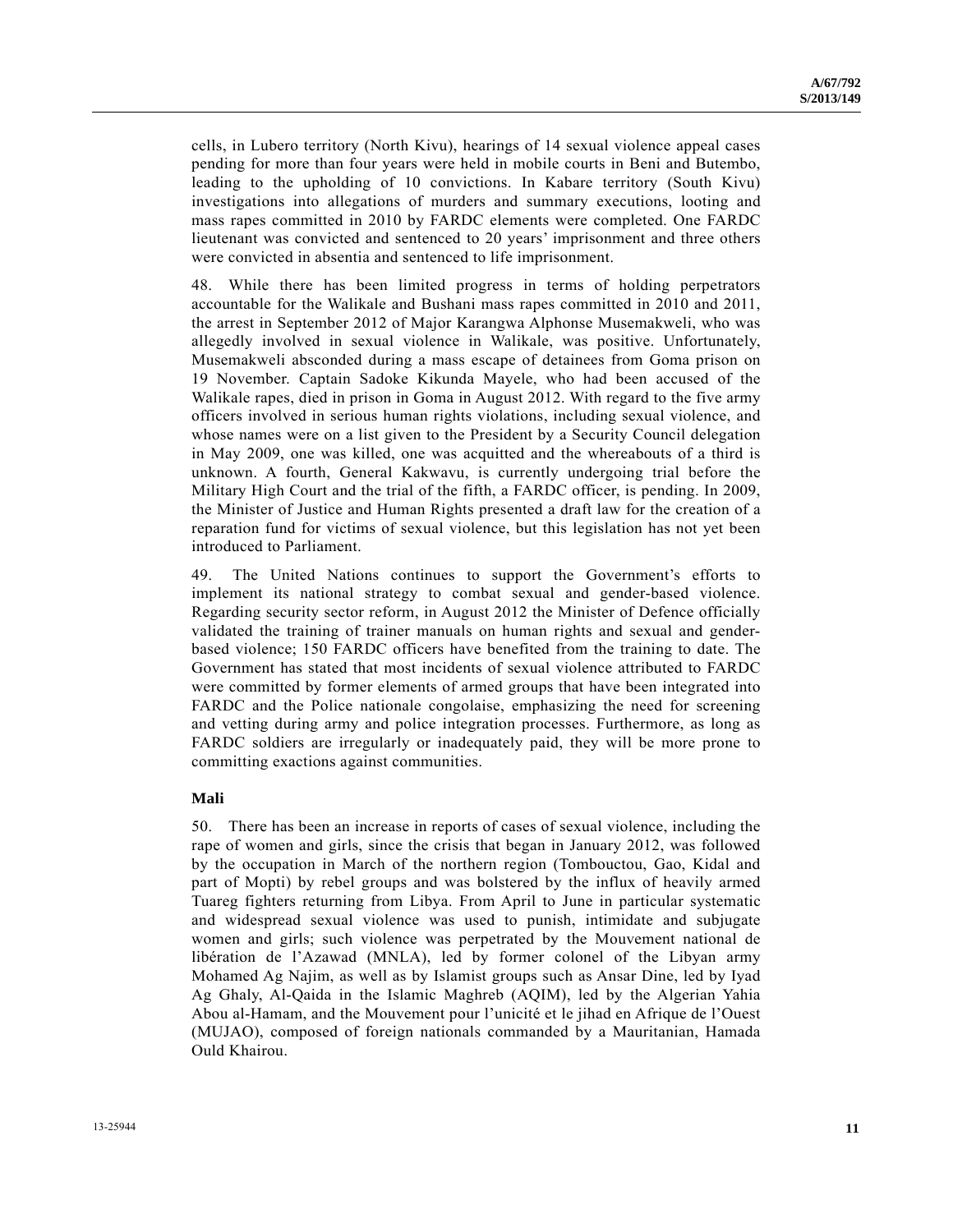51. A total of 211 cases of sexual violence (including rape, sexual slavery, forced marriage, torture and sexual violence in places of detention, gang rape, abduction and sexual violence during house-to-house operations or at checkpoints) have been reported since January 2012. The majority of women and girls refused to report for fear of retribution and banishment by their spouses and the community. Owing to reports of grave violations in the north, the Human Rights Council mandated the deployment of a United Nations human rights assessment mission to Mali in November 2012 (see A/HRC/22/33).

52. In rebel-controlled zones, rape was used as a tactic of war, contributing to mass displacement from the regions of Gao, Tombouctou and part of Mopti. Reports by survivors displaced from these regions indicate a pattern of women and girls being abducted and raped, including gang-raped, by rebels. The practice of "requisition" consists of abducting women and girls from a district to spend the night in camps. Each night, a different district is required to provide a certain number of women and girls to the rebels. The nature of the attacks and the fact that they were committed in rebel bases and camps, suggest that these acts were condoned by commanders. From 31 March to 15 April 2012, 50 women and girls from nine districts in Gao and Gabero were the targets of sexual violence. Survivors identified perpetrators as light-skinned men, some of whom drove vehicles displaying the MNLA flag. In Menaka, a city under MNLA control, it is estimated that one in five girls and one in six women have been raped. In September 2012 alone, 21 cases of rape were recorded; in these cases too the victims identified lightskinned men as the perpetrators. Two cases of rape by MNLA rebels are known to have resulted in pregnancies.

53. Women and girls from the Bella community were particularly targeted by the rebel groups. The Bella people are historically considered to be slaves of the Tuaregs. The practice of slavery, including sexual slavery, of the Bella people is said to continue in northern Mali, despite being banned by the Government.

54. Cases of women and girls being forced to marry members of Islamist rebel groups, in particular the Ansar Dine, AQIM and MUJAO, were reported in all regions under their control. Parents were threatened into handing over their daughters for marriage to members of these groups, marriages that resulted in rape, sexual slavery and, in some instances, death. These women and girls are often married and then raped repeatedly by several men in rebel camps. These groups have also beaten, flogged and punished women for engaging in behaviour decreed as forbidden under their interpretation of sharia law.

55. Multiple cases of sexual violence were reported during the attempted countercoup carried out on 30 April 2012 by Mali's parachutist regiment, known as the "red berets", which is loyal to deposed President Amadou Toumani Touré, against members of the "green berets", who are loyal to the putchists led by Captain Amadou Sanogo. Corroborated reports indicate that, in reprisal, members of the "green berets" allegedly committed dozens of rapes against the spouses and daughters of the "red berets" from the Djicoroni-Para battalion. These cases have not yet been investigated by the Government. Furthermore, "red berets" detained in Kati camp were allegedly forced to rape each other by elements of the "green berets" supervising the cells.

56. In northern Mali, humanitarian assistance and services for survivors of sexual violence have been limited to urban centres and their periphery. In the months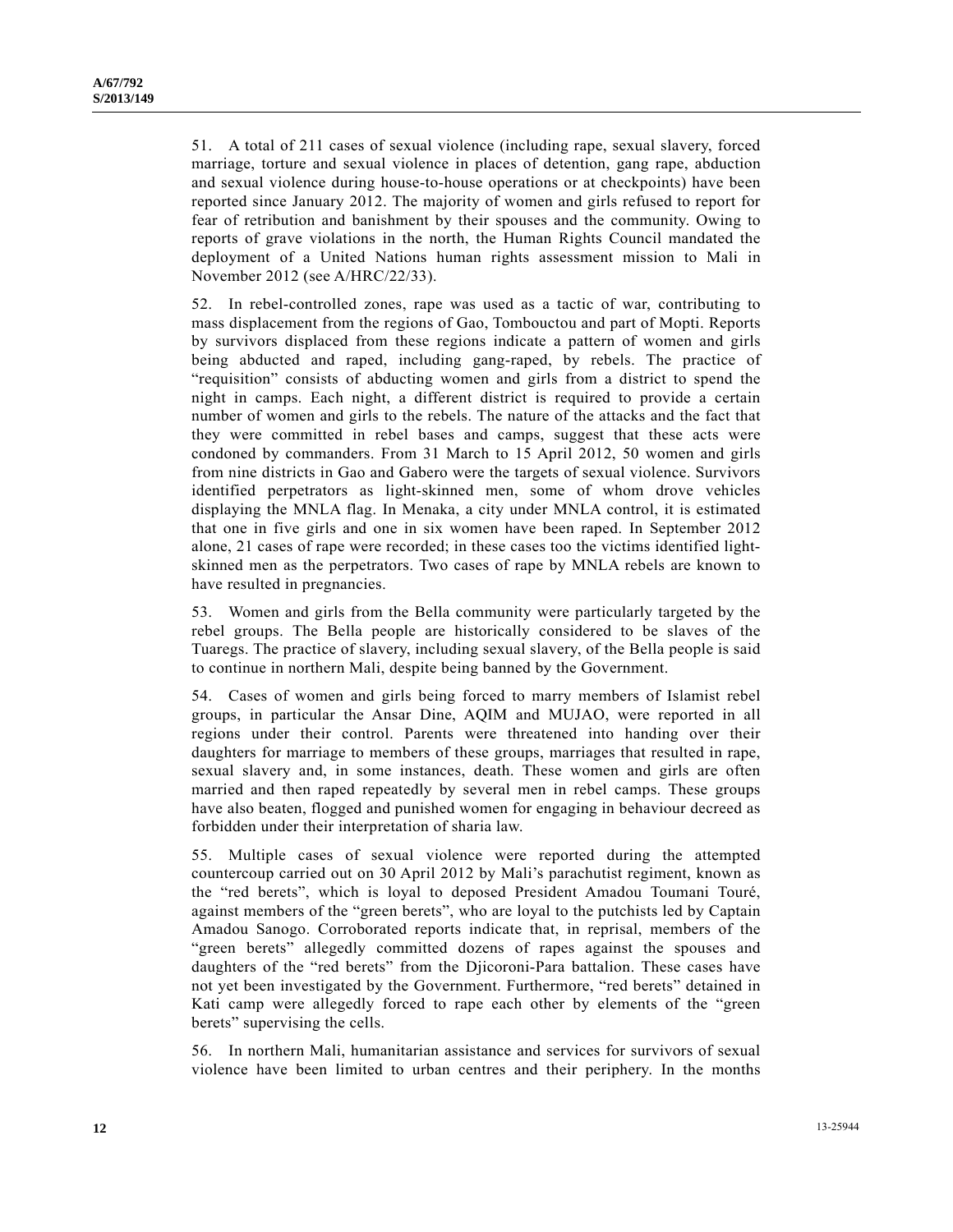following the crisis, the United Nations supported the Government and national partners in Koulikoro, Bamako, Segou and Mopti regions, among others. Four centres offering psychosocial and legal services to survivors of sexual violence were created or reinforced. However, only a few survivors are able to access these services owing to insecurity, the control of hospitals by armed men, the lack of trained personnel, the high cost of services, a weak State presence and fear of retribution. Prevention and sensitization messages against sexual violence have been aired on public and private media outlets, and disseminated.

57. The Government has taken several measures, including issuing communiqués condemning sexual violence. The national authorities have also referred the situation in Mali to the International Criminal Court. On 12 October, the Minister of Justice issued an administrative circular to the judicial authorities mandating them to prioritize prosecutions for crimes of sexual violence committed in the context of the conflict. Furthermore, a joint programme is being implemented by the Ministry of Defence, with United Nations support, to build the capacity of the security forces and former combatants to prevent and protect women and girls from sexual violence.

#### **Myanmar**

58. Following decades of conflict in the border areas, the peace process in Myanmar has moved forward and a number of ceasefire agreements have been signed between the Government and armed groups. In Kachin State, allegations of sexual violence, including rape committed by Government forces, remain a concern. Large numbers of people remain displaced along the south-eastern and eastern borders. The communal conflicts that occurred in Rakhine State in June and October 2012 also resulted in mass displacement. In these contexts, allegations of sexual violence against women and girls were received but have not been independently verified as the Government has not allowed access to these areas. In Rakhine State, the situation is further complicated by limitations imposed by local communities impeding United Nations humanitarian operations and the provision of assistance to survivors. Lack of access to all conflict-affected areas is an issue that has been raised repeatedly with the Government by senior representatives of the United Nations. In February 2013, the Government assured that it would once again give the United Nations and international agencies access for the provision of humanitarian assistance in Kachin State.

59. The particular case of Sumlut Roi Ja, who was allegedly abducted and gangraped by military personnel in Kachin State in October 2011, remains of concern. My former Special Representative requested the Government to investigate the case and urged for Sumlut Roi Ja and the three other women also allegedly being held to be released and for the perpetrators to be held accountable. The Government denied receiving any complaints from the women's family but instructed the relevant authorities to undertake a thorough investigation and take action against those found to have committed the crime. On 26 January 2012, a writ of habeas corpus submitted by the victim's husband to the Supreme Court was rejected on the grounds of insufficient evidence.

60. The absence of United Nations and partner organizations in the areas of concern hinders efforts to monitor and report incidents of sexual violence and provide services to survivors. I reiterate the call on the Government to allow access to all conflict-affected areas, uphold a principle of no amnesty for sexual violence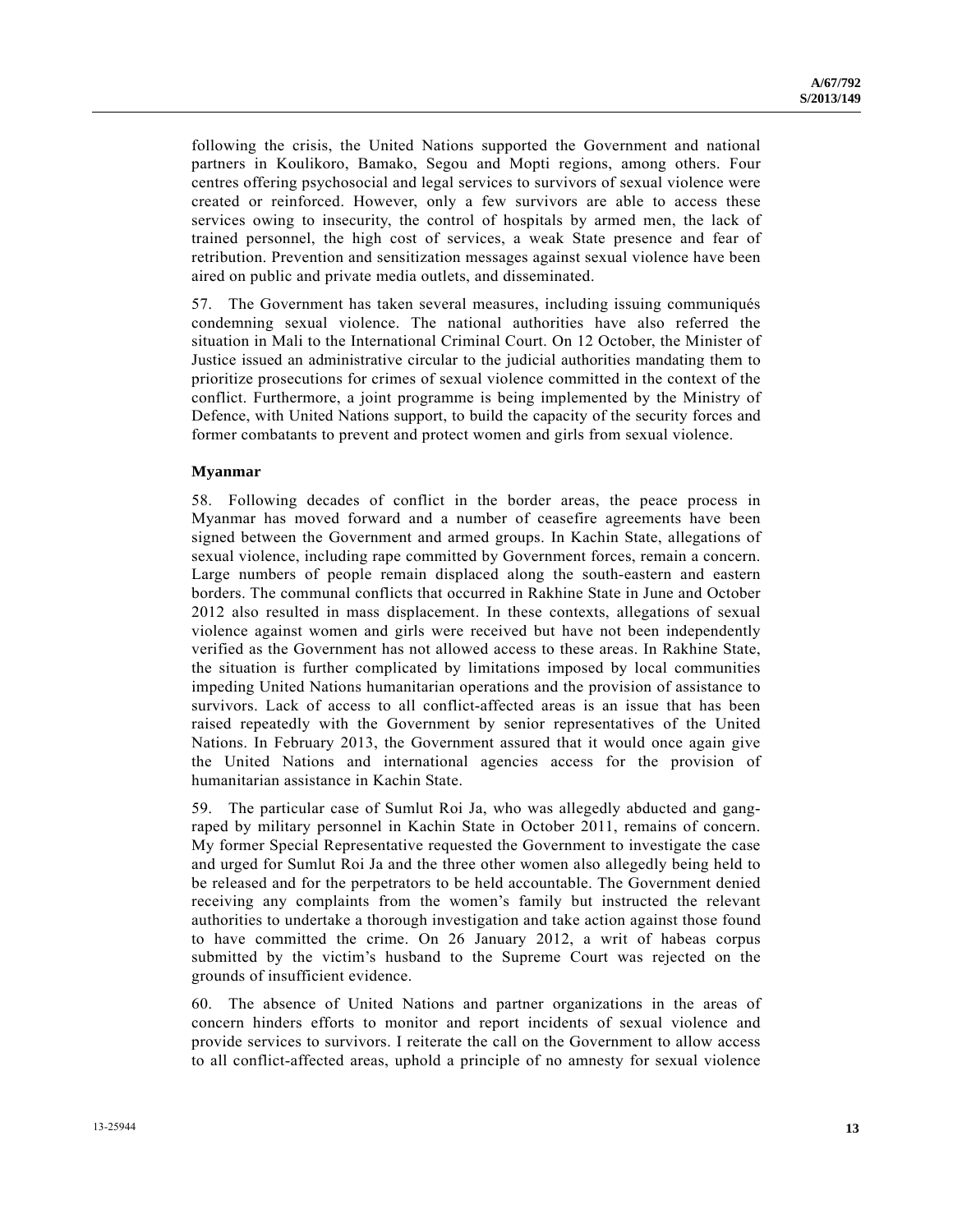crimes and create a environment in which issues of sexual violence can be addressed through research, advocacy, policy dialogue and national capacity-building.

#### **Somalia**

61. Despite recent political progress and security gains in Somalia, decades of conflict, widespread violence and insecurity, compounded by drought and massive displacement, have made women and girls extremely vulnerable to sexual violence. Alarmingly high numbers of incidents continue to be reported. In Mogadishu and surrounding areas, between January and November 2012, United Nations partners and service providers registered over 1,700 rape cases. Almost one third of the recorded incidents were against children, some of whom were boys. Analysis suggests that there is a link between the spike in the number of incidents recorded between April and July and the intensification of military operations against Al-Shabaab in the Afgoye and Bala'd corridor near Mogadishu. The increase registered in August may be linked to the presence of armed elements in settlements for internally displaced persons and surrounding areas in the run-up to the selection of the post-transition leadership.

62. Acts of sexual violence continue to be committed against internally displaced women and girls in settlements in Mogadishu and surrounding areas. In some cases, the victims are subjected to repeated and systematic sexual violence. Reportedly, among the perpetrators are members of organized armed groups and Somali security forces. Survivors are often unable to identify perpetrators as belonging to a specific armed group or security branch, or are afraid to do so for fear of retaliation. This problem is exacerbated by the fact that military uniforms are easily available on the market. Furthermore, due to inadequate or irregularly paid salaries, members of Somali security forces often operate as private security providers while off duty. The majority of these attacks are carried out with automatic weapons, reaffirming that arms are widely available and that disarmament and arms control mechanisms are urgently needed.

63. Somali refugee women and girls were also targeted for sexual violence while passing through territory controlled by insurgent militias in an effort to flee to the border. Furthermore, reports from internally displaced persons and refugees from Al-Shabaab-controlled areas indicate that many women and young girls were being forced into marriage.

64. Sexual violence continues to be underreported and impunity is widespread. Access to the formal justice system, especially in rural areas, is extremely limited. Police and court officials must be paid to formally file and process a case. The Penal Code criminalizes rape, but considers it a crime against morals rather than against the person. As a result, many women do not trust the system. Most survivors depend on traditional justice mechanisms, including customary and sharia law, which are often not supportive of survivors' rights. There are reports of cases settled through traditional mechanisms compelling victims to marry their perpetrator. The United Nations is undertaking work to facilitate the provision of legal support to survivors and engaging with the police to improve their response, including through the increased presence of female police officers.

65. As of November, the Military Court had opened 13 cases of sexual violence against members of the Somali security forces (two against members of the National Security Authority, one against a member of the Somali National Police, three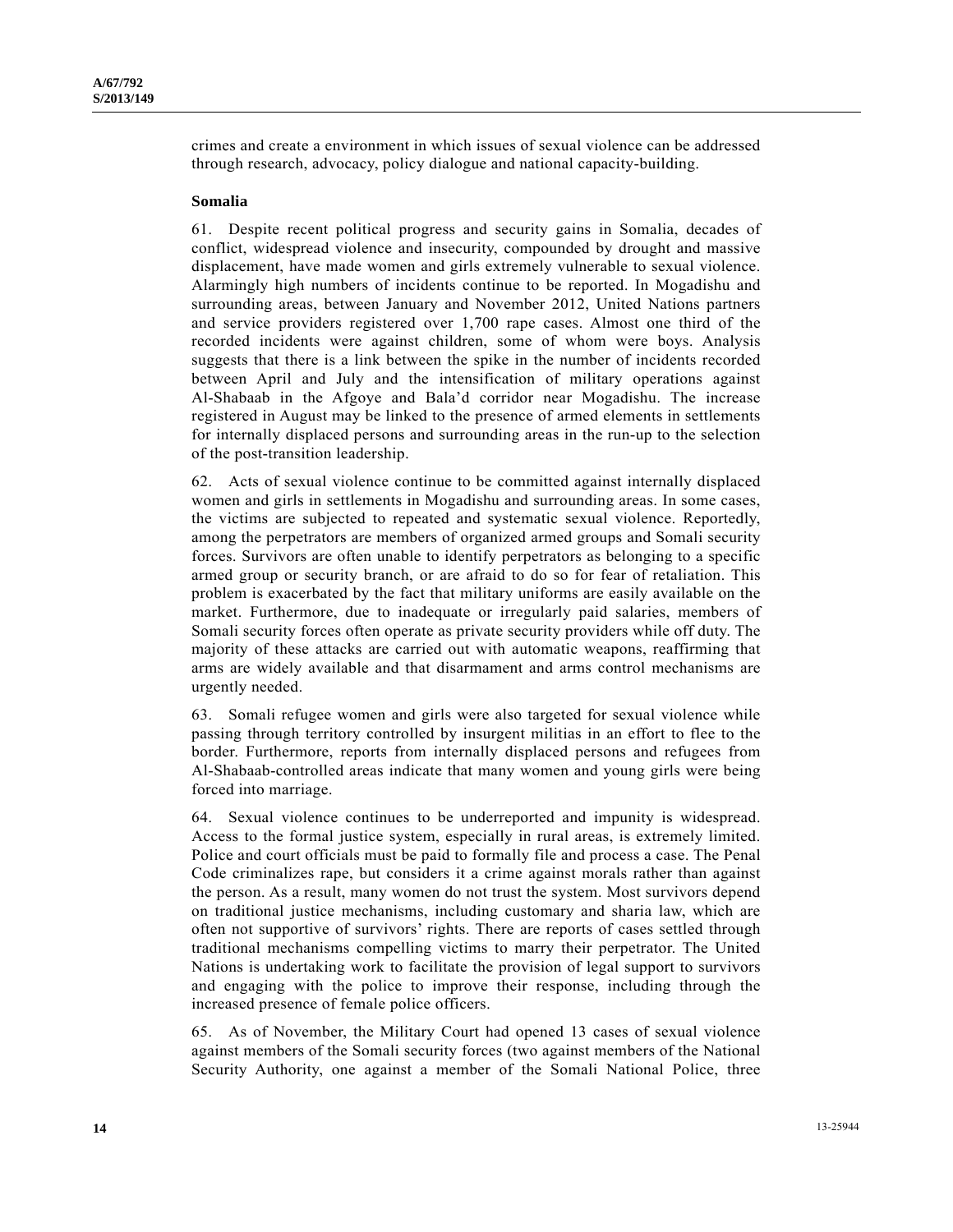against militia members and the remaining against members of the Somali National Army). Nine of the cases are pending; three have resulted in the acquittal of the defendant and one in a death sentence.

66. The United Nations and partners have been able to establish referral systems for basic psychosocial support and health services in some areas. However, quality standards are low and access to health services in rural areas in Somalia is extremely limited.

67. The task force on sexual violence announced by the Prime Minister of the former Transitional Federal Government in December 2011 was established but has never met. I urge national authorities to get this mechanism under way with a view to addressing the problem in a comprehensive manner.

68. The trial and sentencing on 5 February 2013 of a woman who alleged being raped by members of the security forces and the journalist who interviewed her raises serious concerns about the targeting of those who report such crimes and sends the wrong signal to perpetrators of sexual violence. I urge the Government to fully investigate allegations of sexual violence and hold those responsible to account.

#### **South Sudan**

69. During the reporting period, many incidents of sexual violence took place in South Sudan in the context of the intercommunal violence that broke out in Jonglei State and the civilian disarmament process that followed it. It is estimated that, in December 2011, between 6,000 and 8,000 armed youth, primarily from the Lou Nuer ethnic group, systematically launched a series of attacks over 12 days on areas inhabited by the Murle ethnic group. From 27 December 2011 to 4 February 2012, small groups of armed Murle youth launched retaliatory attacks on Lou Nuer and Bor Dinka areas. Hundreds of people were killed or injured, tens of thousands were displaced and women and children were abducted by both groups, with sexual violence often occurring. The abduction of women as a way to acquire a wife without paying a bride price has been a trigger for violence in Jonglei State. Women and children are sold at prices equivalent to cattle. Abductions lead to forced marriage or assignment to a captor, amounting to rape and sexual slavery. Of the 110 children who were reunited with their families and communities with United Nations support, 21 girls aged 14-17 reported having been taken as wives by their abductors.

70. To address the intercommunal violence, in March 2012 the Government launched a civilian disarmament campaign in Jonglei State. Although largely peaceful, incidents of sexual violence were reported as a result of the presence of approximately 15,000 additional Sudan People's Liberation Army (SPLA) soldiers and 5,000 South Sudan Police Service Auxiliary Forces. A total of 14 rapes and 8 attempted rapes were documented between mid-March and mid-August 2012 in Jonglei State, of which 12 were in Pibor County. Six of the victims were girls under the age of 18. SPLA soldiers were allegedly responsible in all the cases. The South Sudanese authorities arrested and convicted seven SPLA soldiers for the rapes in Pibor and Bor counties.

71. The launch, on 1 November 2012, of the national gender policy strategic framework by the Ministry of Gender, Child and Social Welfare represents a positive development. Training for newly appointed senior SPLA national monitors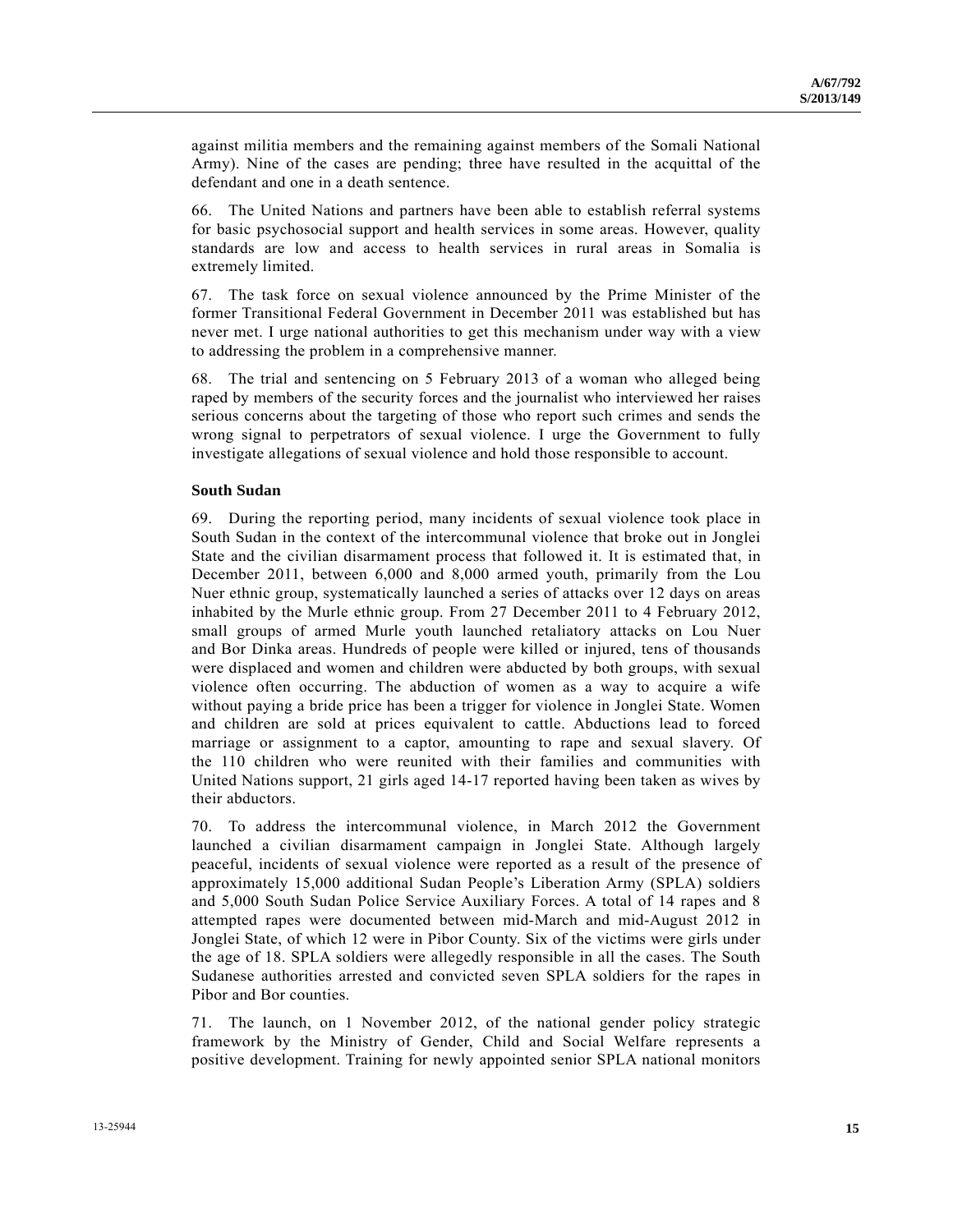has been conducted and a special protection unit was established in the social welfare directorate of the South Sudan National Police Service. Over 200 community health workers have been trained on the management of rape cases.

#### **Sudan (Darfur)**

72. In the context of Darfur, sexual violence is reported to have occurred mainly against internally displaced women and girls living in and around camps. The armed clashes between the Sudanese Armed Forces and armed movements have regularly resulted in insecurity among the local populations, displacing people from their homes and villages and separating families. Insecurity is further exacerbated by the proliferation of small arms in camps for internally displaced persons, towns and villages. The United Nations observed that, in general, whenever armed clashes occurred between two or more groups, incidents of sexual violence were reported within a week or two of such attacks.

73. During the reporting period, 121 cases of sexual violence were reported to the African Union-United Nations Hybrid Operation in Darfur, of which 72 cases involving 99 victims (52 children, including 9 boys) were documented. The mostreported offences were: rape, including gang-rape; abduction for sexual purposes; sexual slavery and injuries/assaults related to sexual violence; and attempted rape. For the first time, two cases of sexual slavery were recorded: two children were abducted and kept in captivity by Arab militia members for three and eight years respectively in South Darfur, before escaping. In the 72 documented cases of sexual violence, 13 persons were abducted and subjected to sexual abuse. The lack of access to areas controlled by armed movements remains a concern as it hinders the ability of the United Nations to monitor and report on sexual violence in those areas.

74. In one indicative incident in August, the killing of the commissioner of Alwaha locality in Kutum, North Darfur State, triggered retaliatory attacks on the Kassab camp for internally displaced persons, resulting in over 30 cases of rape, of which 7 involving 10 victims (including 3 children) were verified by the United Nations.

75. Women and girls are particularly vulnerable during the cultivation and harvest season between June and November, when they spend more time outside their settlements and internally displaced persons camps. A total of 35 cases of rape were reported involving attacks on women and girls engaged in farming, fetching water or firewood or returning from the market or school. In 15 cases, women and girls were attacked inside their homes or neighbours' houses, a continuation of a trend observed during the last reporting period.

76. The United Nations observed a marginal decrease in the number of reported cases of sexual violence during the preceding 10 months compared with the previous review period (December 2010-September 2011). However, this does not necessarily represent a decrease in the occurrence of violations. Underreporting of cases may be attributed to the stigma associated with rape, shame and fear of reprisal, denial that rape occurs, intimidation by many Government officials and the inability to access some conflict-affected areas.

77. Measures have been taken to enhance protection. For example, United Nations military team sites were established in particular localities and more United Nations patrols (including night patrols) took place in and around camps for internally displaced persons, towns, water sources, firewood collection points, marketplaces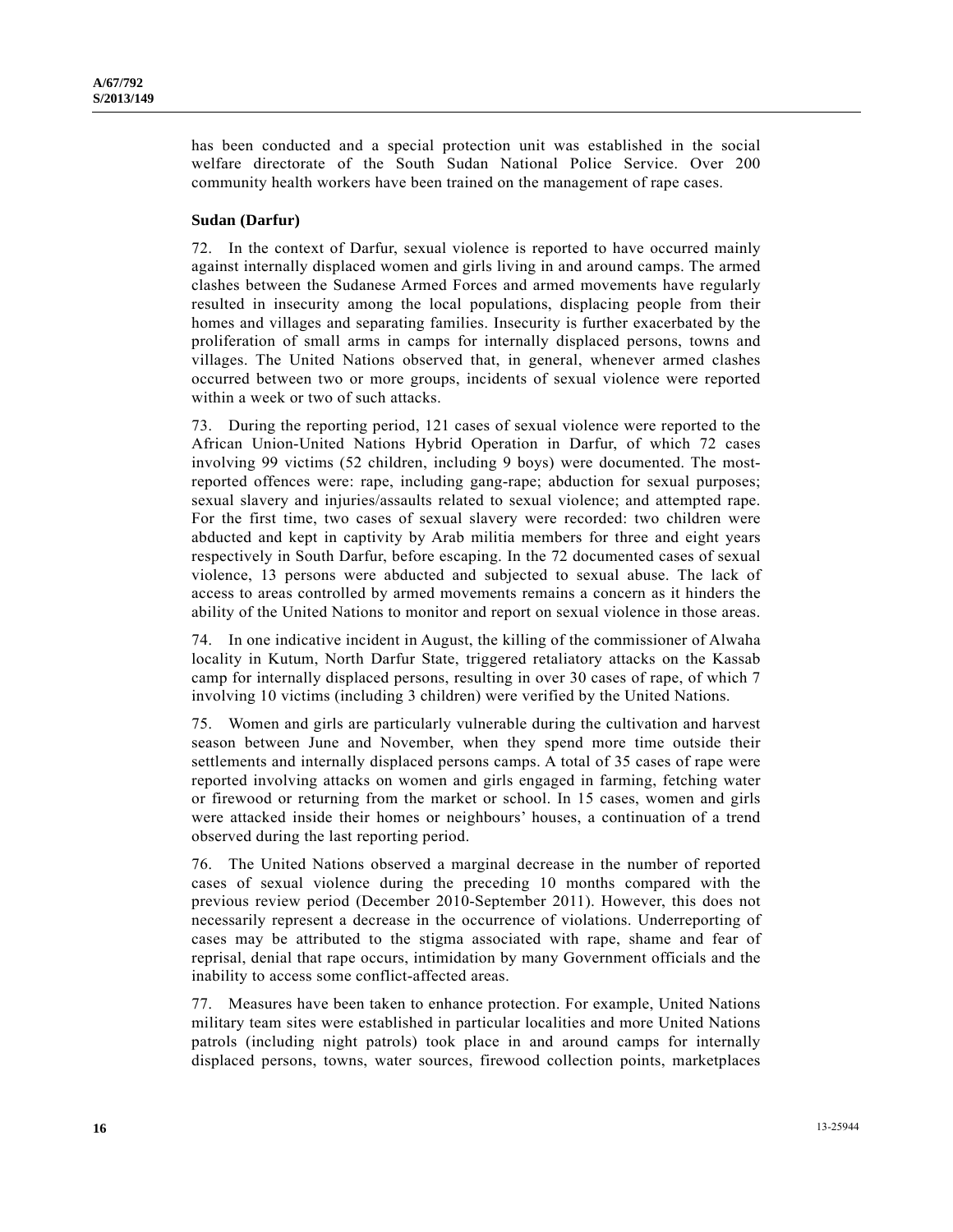and farms. Female United Nations police advisers were deployed to team sites. Also important are the community dialogue initiatives that were implemented in Darfur's four states, and the community-level protection mechanisms, such as the establishment of community policing centres in camps, that were put in place by internally displaced persons. Engagement with religious leaders has resulted in the readiness of imams in South Darfur to support sexual violence prevention and response efforts, including through the delivery of specific messages during Friday prayers.

78. It remains difficult for survivors, the United Nations and national authorities to ascertain the identity of alleged perpetrators. Survivors often reported that perpetrators were "men in military uniform", "armed men" or "armed Arab men". These descriptions could point to various actors, including members of armed groups or Government military or police personnel, which means that the information is insufficient to clearly identify organized armed forces or groups. The fact that, as mentioned in some information received by the United Nations during fact-finding missions, boys aged 12-16 allegedly perpetrated sexual violence, remains of particular concern. This trend was also noted in my previous report (A/66/657-S/2012/33).

79. In 13 cases, survivors were able to clearly identify the alleged perpetrators by following footprints leading to specific military bases or through their uniforms. The perpetrators in these cases included members of the security agencies of the Government of the Sudan, specifically the Central Reserve Police, Sudanese Armed Forces and the national police.

80. In a number of these 13 cases, investigations by Sudanese authorities took place, but there was no significant disciplinary action or effective response through the official chain of command and the alleged perpetrators were transferred to another duty station. Of the 72 incidents documented by the United Nations, 57 were also reported to the national police by the survivors. In 45 cases, some action was taken, resulting in the arrest of 27 perpetrators and the referral of 9 cases to the courts, which led to the sentencing of 3 perpetrators. In 7 cases, the alleged perpetrators were released, and 3 cases resulted in out-of-court settlements. Impunity remains a major challenge, particularly when the alleged perpetrators are Government soldiers or police personnel.

81. During the reporting period, the United Nations had no access to areas of ongoing military operations or was denied access to locations of armed clashes, such as Abu Deleg in February, Abu Gamra in March and North Darfur. This has severely restricted the provision of already limited services for survivors, further exacerbating the consequences of the expulsion of non-governmental service providers in March 2009.

82. The Government has continued its efforts to address sexual violence through institutional arrangements. During the reporting period, it continued to implement, with the United Nations and other partners, the national strategy on combating violence against women in Darfur. The establishment of Government police family and child protection units in some localities in Darfur is also a positive development. United Nations police advisers are co-located in some of those units to mentor and support their national counterparts in addressing sexual violence. The Government has also confirmed its commitment to the Protocol on the Prevention and Suppression of Sexual Violence against Women and Children of the International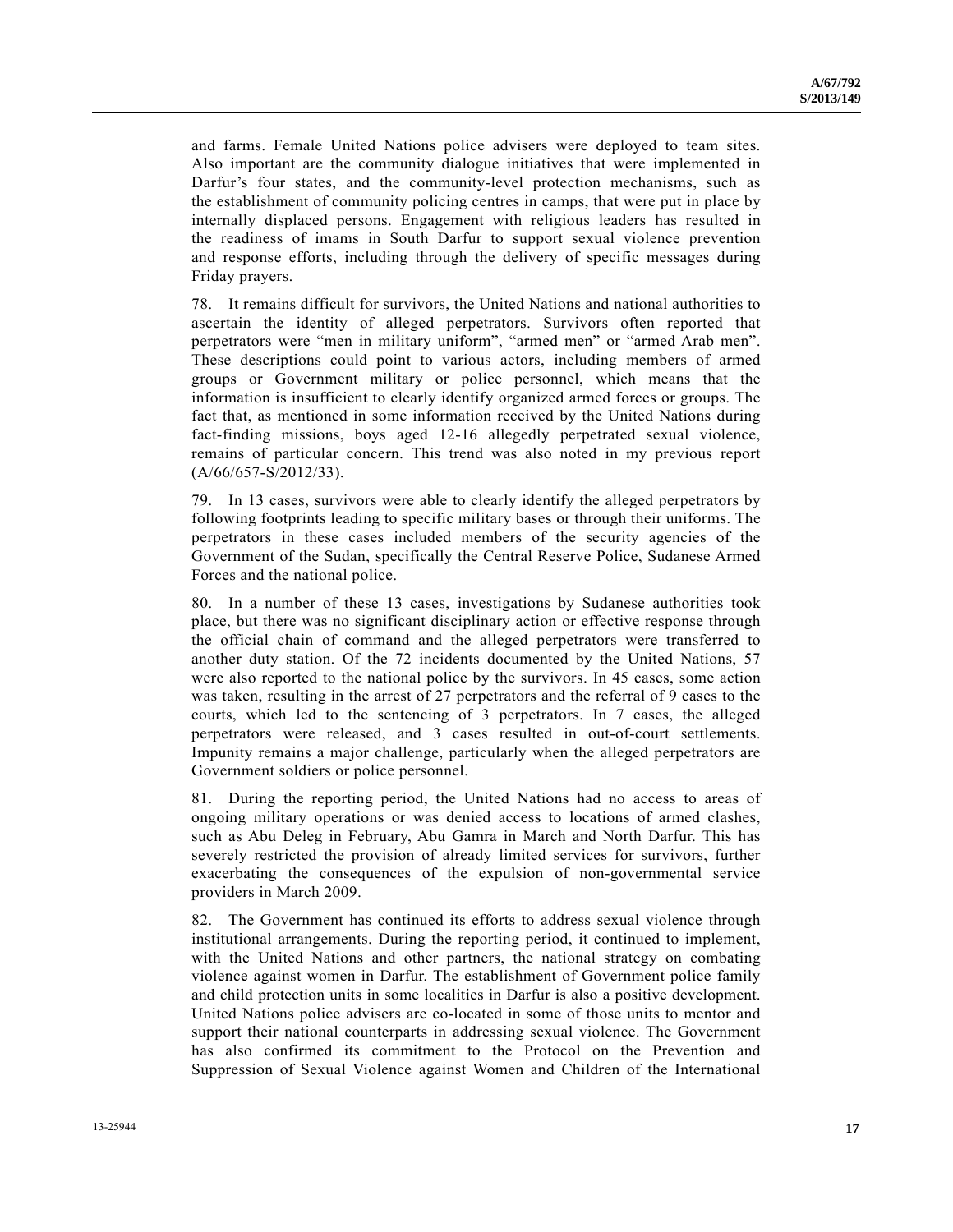Conference on the Great Lakes Region. With United Nations support, the Government has also conducted capacity-building initiatives for national police and military personnel, including state committee personnel, prosecutors and judges, to address sexual violence.

83. Continued support for community dialogue initiatives, the enhancement of community protection measures and the engagement of religious and traditional leaders to address sexual violence are among the key priorities going forward. I also encourage the Government to officially endorse and implement the national action plan to combat violence against women.

#### **Syrian Arab Republic**

84. The ongoing conflict in the Syrian Arab Republic has resulted in displacement and increased security risks, including of sexual violence, among refugees and internally displaced persons. During refugee assessments and the provision of services by United Nations partners in the area, individuals cited rape or the fear of rape by armed men, as well as kidnapping, as the main reasons why women and girls fled conflict-affected cities. However, given the high level of insecurity and the access constraints, the United Nations has been unable to determine the scale and scope of sexual violence inside the Syrian Arab Republic.

85. The independent international commission of inquiry on the Syrian Arab Republic, in its reports of 16 August 2012 (A/HRC/21/50) and 5 February 2013 (A/HRC/22/59), while noting the challenges of verifying information during its investigations owing to its inability to enter into the country, pointed to two distinct patterns relating to sexual violence, namely: the occurrence of sexual violence during house searches and at checkpoints following the advance of Government forces and Government-controlled militia (Shabbiha) into towns and villages and the perpetration of rape and torture in the context of detention. The commission identified members of Government forces and Shabbiha as the main perpetrators. United Nations partners add that activists and their family members, as well as family members of opposition fighters, have been increasingly targeted.

86. Between February and June 2012, the commission recorded numerous incidents of sexual violence committed by Government soldiers and Shabbiha elements in Homs, Al-Haffe (Al-Ladhiqiyah), Az Zabadani (Dimashq) and various locations in Hamah, Idlib and Aleppo governorates. In several egregious incidents, Government soldiers and Shabbiha elements allegedly entered homes and raped women and girls in front of male family members; they sometimes killed the victims afterwards and forced men at gunpoint to rape their wives and daughters. The Commission concluded that there are reasonable grounds to believe that such acts of sexual violence, perpetrated in connection to the armed conflict, could amount to war crimes. The commission also found that the rapes that occurred during the military operations in Homs in February and March 2012 and in Al-Haffe in June 2012, as part of a widespread or systematic attack against a civilian population, could be prosecuted as crimes against humanity.

87. Reports of sexual violence, including rape, committed in the context of detention mainly against men and boys as part of torture or ill-treatment were also recorded by the commission. Two male members of the same family, detained from January to March 2012 at the offices of the Political Security in Damascus, described intelligence agents forcing them to rape each other. Other detainees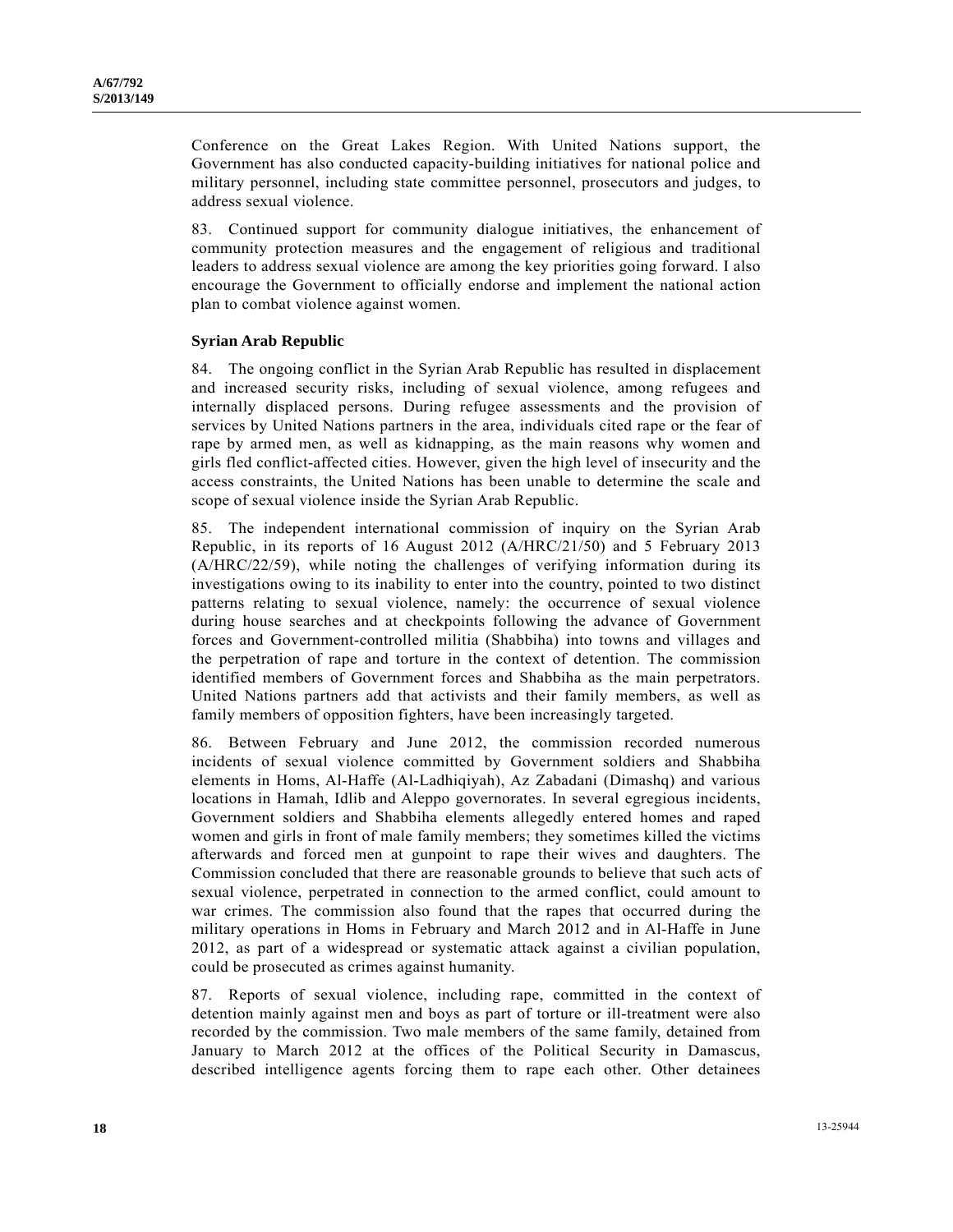reported being forced to strip and remain naked for prolonged periods or having received threats of rape against them and their female family members. Reports of women raped in detention centres in Al-Ladhiqiyah and Hamah (March 2012) and in Dar'a (May 2012) were also received. In all instances, the women were accused of supporting the anti-Government armed groups, being involved in protests or being related to those involved with the armed groups or in protests. The commission found that such acts were perpetrated as part of a widespread attack directed against a civilian population, pursuant to or in furtherance of an organizational policy. Further, the Committee against Torture, in its concluding observations on the Syrian Arab Republic, dated 29 June 2012, also expressed grave concern about the extensive reports of sexual violence committed by public officers, including against male detainees and children (see CAT/C/SYR/CO/1/Add.2, para. 20 (c)).

88. The United Nations is also concerned about allegations of the abduction and rape of women and girls by armed opposition groups in cities, villages and neighbourhoods perceived to be pro-Government. The commission has pointed to the presence of foreign fighters, including some affiliated to Islamist groups, who have joined armed opposition groups in Idlib, Al-Ladhiqiyah and Aleppo governorates. The United Nations has not been able to collect or verify information on human rights abuses, including sexual violence, committed by these armed groups. However, if patterns of sexual violence, including rape, attributed to these groups are confirmed, it may result in the parties being listed in the annex to the present report. The Government has committed itself to facilitating a visit to the Syrian Arab Republic by my Special Representative in 2013.

89. Assessments by United Nations partners and service providers in the region, including in Iraq, Jordan, Lebanon and Turkey, have identified adolescent girls and young women refugees from the Syrian Arab Republic as being at a heightened risk of and vulnerability to coerced marriage as households seek to lessen the burden that dependents place on their rapidly dwindling resources. Reports of female survivors of rape being coerced into marrying male members of their family or community were received. Families perceive this as a way of protecting girls and saving their honour.

90. While noting that host countries are economically stretched and struggling to meet the humanitarian and protection needs of refugees, service providers have highlighted a significant gap in the provision of support services for survivors of sexual violence. It has been reported that women and girls have been forbidden from accessing these services by their families. Furthermore, there are concerns about attempts to identify survivors because of the risks involved. Survivors are very unlikely to seek support because of the risk of being targeted for an honour killing by their families, shame and the fear of facing a continued cycle of physical and sexual violence, divorce or abandonment by their husbands. At the time of writing, some services are starting up and coordination mechanisms have been established to enable multisectoral prevention and response strategies to sexual violence, including forced marriage.

#### **Yemen**

91. Radical armed groups, including Ansar al-Shari'a, an Islamist armed group that is linked to Al-Qaida in the Arabian Peninsula and operates in the southern Abyan governorate and elsewhere, reportedly committed a range of human rights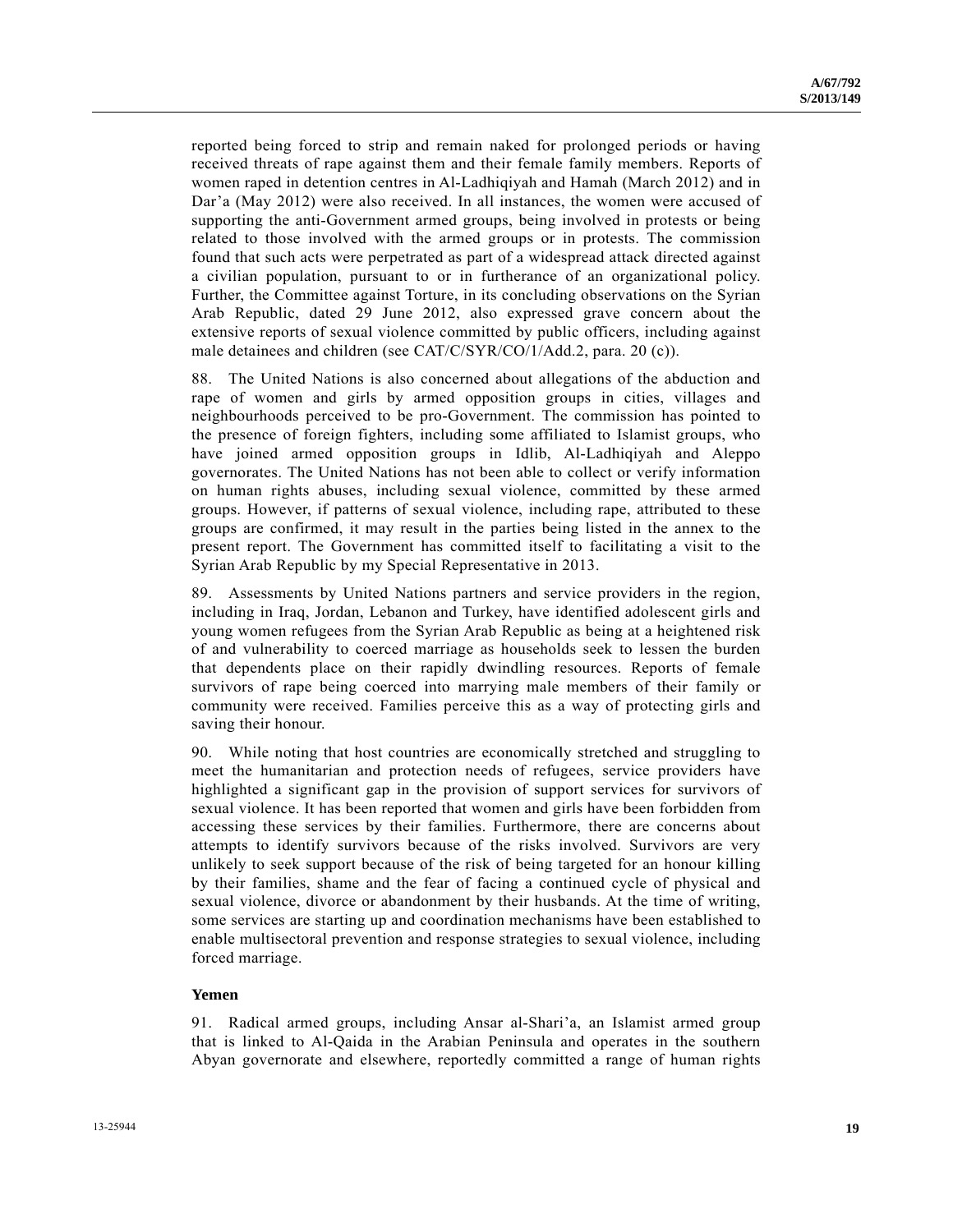abuses, including by forcing young girls into marriage and, subsequently, into sexual slavery and exploitation. United Nations partners reported that up to 100 girls in Abyan have been forcibly married to leaders or members of the armed groups. A bride price reportedly as high as \$5,000 is paid to the girls' families, whose average monthly income is several thousand rial (\$20-25). In other cases, girls were offered as a token of appreciation by their brothers who had been allowed to join the armed groups. The majority of girls come from Yafe'a, Lawdar and Khanfar districts in Abyan. Many have been impregnated following their marriage. The girls and their families are reluctant to report the abuses for fear of reprisal by members of the armed groups still present in Abyan, among other reasons.

### **B. Sexual violence in post-conflict situations**

92. In my previous report (A/66/657-S/2012/33, sect. IV), I outlined initiatives taken in a number of post-conflict settings to address the consequences of wartime sexual violence and the challenges faced in ensuring justice and effective remedies to survivors. The paragraphs below contain updates on those initiatives and additional relevant information.

#### **Bosnia and Herzegovina**

93. The Programme for Victims of Wartime Rape, Sexual Abuse and Torture in Bosnia and Herzegovina, which will ensure legal and psychological support to victims, strengthen the capacities of service providers, sensitize the general public and build partnerships between governmental and non-governmental sectors, will be submitted to the Council of Ministers for adoption in 2013. Bosnia and Herzegovina will for the first time have a programme that foresees a more coherent and efficient service provision based on a partnership between the governmental and non-governmental sectors. However, gaps remain, including in the legal framework, which has not adequately dealt with legal aid or reparations for victims of conflictrelated sexual violence.

94. In line with the letter dated February 2012 from my former Special Representative to former Chairman of the Presidency of Bosnia and Herzegovina Željko Komšić, I urge the Government to fast-track the prosecution of perpetrators of sexual violence, to enact legislation to ensure access to services and reparations for all victims, and to appoint a senior adviser to support victims throughout the legal process.

### **Liberia**

95. Under the framework of the joint programme of the Government of Liberia and the United Nations on prevention responses to sexual and gender-based violence, efforts have been made to improve institutional structures for addressing such violence. This includes efforts to improve police mobility, investigation and reporting, as well as the establishment of an endowment fund to support survivors. Religious leaders, in collaboration with the Inter-Religious Council of Liberia, have signed a code of conduct to protect women and children in their communities. Traditional leaders have also committed to preventing other forms of sexual violence.

96. Critical impediments remain, however, including with regard to access for survivors to the formal justice system. Given that a majority of reported sexual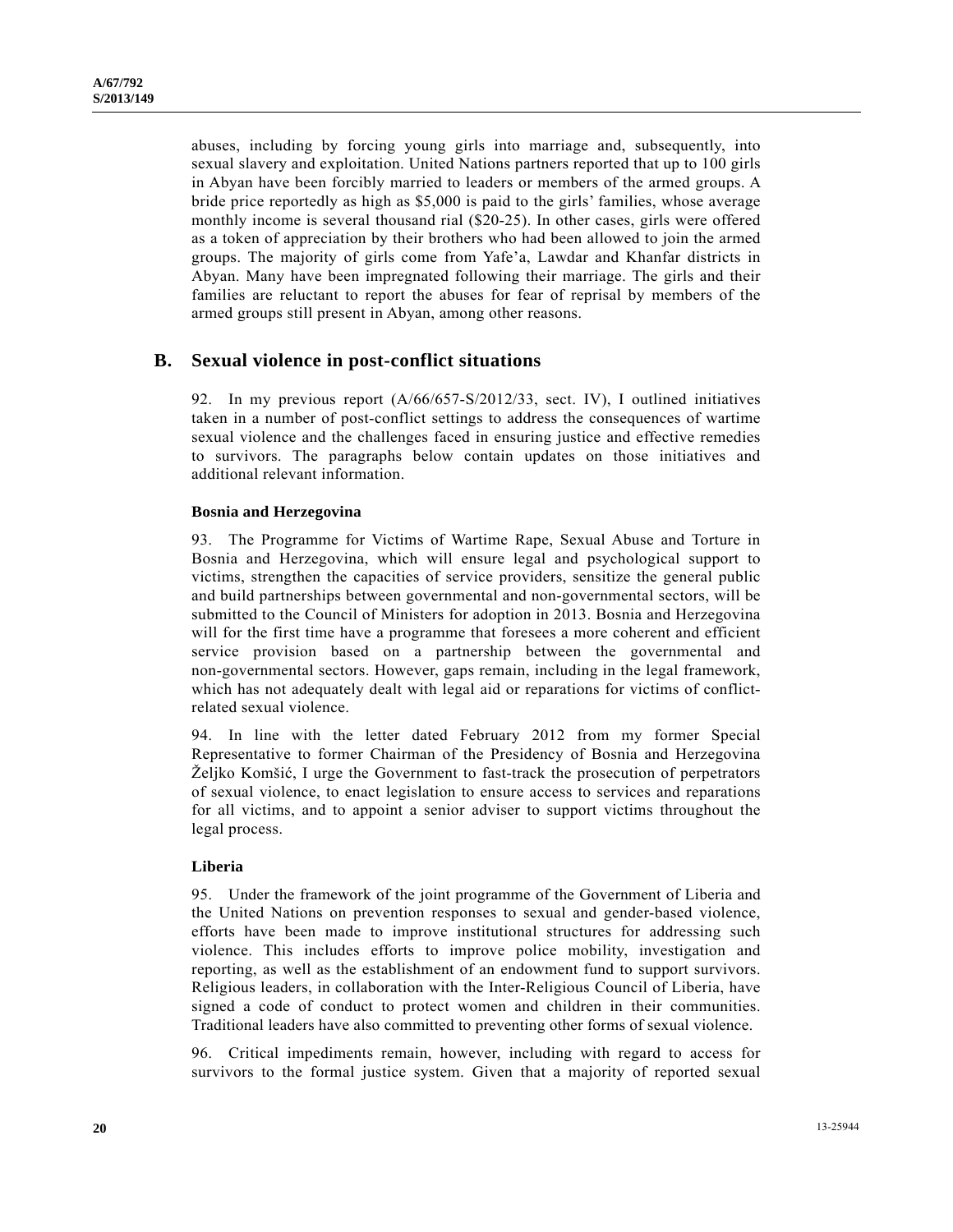violence cases are perpetrated against children under 12, I urge the Government, inter alia, to introduce special procedures and build the capacity of justice and security sector actors to deal with children as victims and witnesses.

### **Libya**

97. Since the end of the conflict in Libya in October 2011, the Government has made few tangible commitments to address the problem of conflict-related sexual violence. With the exception of the pending trial of former Prime Minister Al-Baghdadi al-Mahmoudi, whose charges reportedly include crimes of mass rape in Zuara during the conflict, the Government has not initiated investigations or new legislation, policies, programmes or services for survivors. There is a near-total absence of services, which remains a key factor in survivors not coming forward. The Ministry of Social Affairs has acknowledged the need to provide such services but requires support in this regard.

98. The United Nations also remains concerned about acts of revenge carried out against those accused of perpetrating acts of sexual violence during the conflict. Many men from Tawergha were arrested on allegations that they were involved in rape, allegedly by order of authorities in Misrata. In some cases, they were allegedly tortured or suffered other forms of mistreatment to obtain confessions. These cases have not been reviewed by any judicial authorities and the men remain in arbitrary detention.

99. I urge the Government to foster public awareness and dialogue and to develop a comprehensive strategy to address sexual violence. I also urge national authorities to ensure that the February 2012 law on transitional justice establishing a factfinding and reconciliation commission will address conflict-related sexual violence in its mandate, including with regard to reparations for victims.

### **Nepal**

100. The completion of a number of important transitional commitments, including the integration of Maoist combatants into the Nepalese army is commended. However, I remain concerned about accountability and redress for survivors of wartime sexual violence. The promotion to senior ranks of members of security forces accused of involvement in human rights violations, including sexual violence, such as Col. Raju Basnet (commander in 2003 of the Bhairabnath Battalion), is also of concern. The Government has clarified that no allegation has been filed against any high-level security officials, including Col. Basnet, on offences related to sexual violence in any competent authority in Nepal.

101. The establishment of a truth and reconciliation commission has been delayed. Furthermore, it is notable that the Government policies aimed at providing interim relief to victims of conflict excluded victims of sexual violence. I urge national authorities to address these issues as a matter of priority.

### **Sierra Leone**

102. The passage on 23 August 2012 of the Sexual Offences Law, which introduces stiff minimum sentences for perpetrators of sexual violence, is a significant step forward in terms of addressing impunity. The Ministry of Social Welfare, Gender and Children's Affairs launched two policy documents on 19 November to strengthen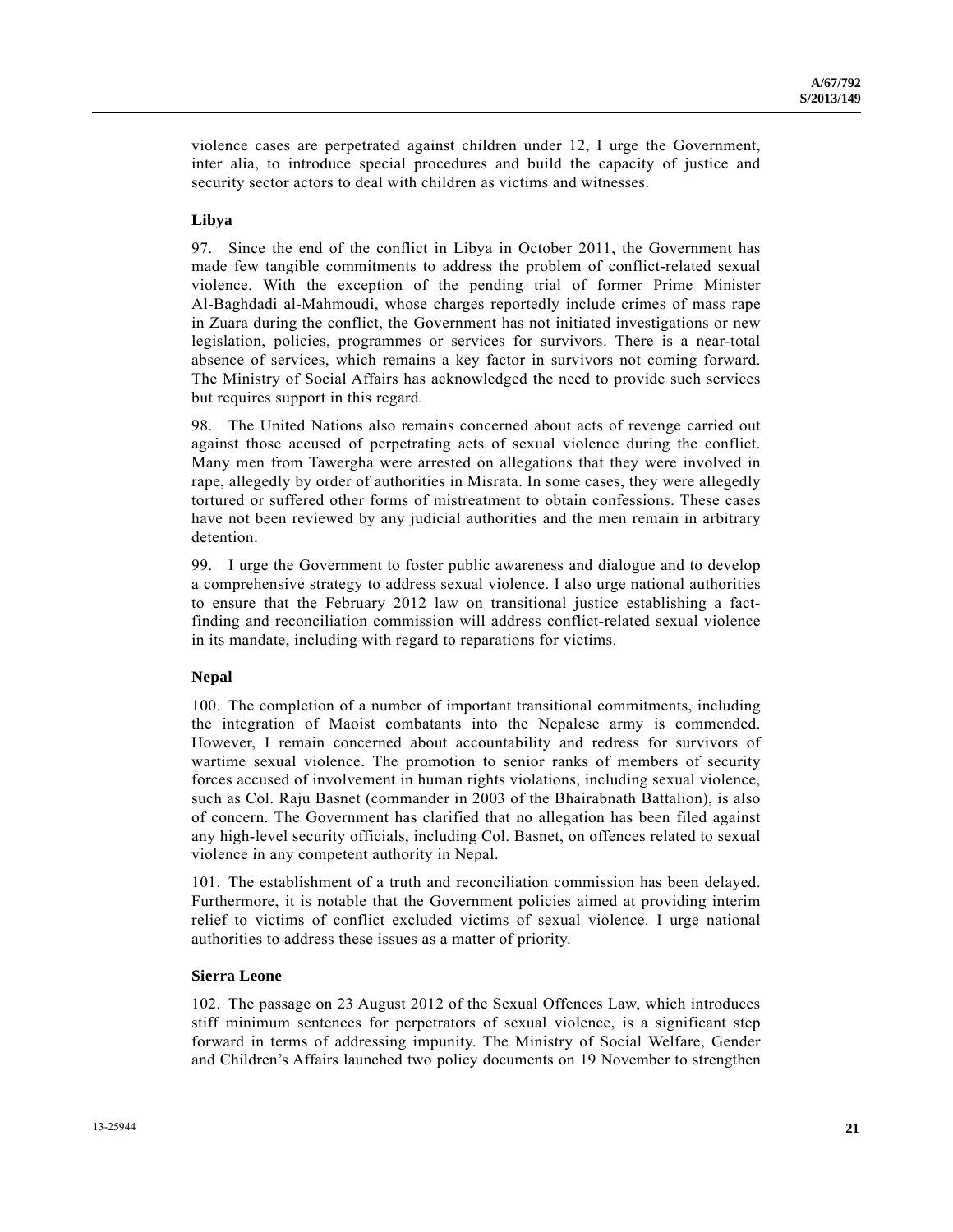multisectoral support: the National Action Plan on Gender-based Violence and the National Referral Protocol for Victims of Gender-based Violence. There has also been engagement with traditional leaders to form community support groups for sexual violence survivors, as well as a memorandum of understanding signed between paramount chiefs and Government child welfare committees to prevent and respond to violations against children, including sexual violence. In partial fulfilment of the recommendations of the Truth and Reconciliation Commission of Sierra Leone, there have been some reparations for sexual violence victims during the civil war. However, a key challenge remains the practical implementation of policies and the dedication of sufficient resources for a comprehensive response.

#### **Sri Lanka**

103. The Government has acknowledged that people living in conflict-affected areas, particularly widows and other female heads of household and children, are more vulnerable to sexual violence given the long-term damage to their social protective fabric. The Government has established special women's protection units at police stations (staffed with women police officers) and women's centres in camps for internally displaced persons to provide counselling services. There are also help desks for dealing with incidents of sexual and gender-based violence located in hospitals in districts directly affected by conflict. In addition, the Government stated that of the 375 incidents of sexual violence that were reported during the conflict and post-conflict period (January 2007-May 2012) only 11 were attributed to members of the security forces, against whom legal action has been taken. However, the United Nations and other agencies working in post-war areas remain concerned about accountability for sexual violence crimes; incidents of sexual harassment and abuse against women and girls; a military presence; and limited national protection mechanisms, including few women's shelters and counselling facilities. The Government is taking steps to address these issues.

104. The National Action Plan for the Promotion and Protection of Human Rights includes a section on addressing sexual violence. I look forward to the Government expediting the implementation of the National Action Plan, particularly in conflictaffected areas, and urge the Government to address the fact that the action plan that was launched in August 2012 to respond to the report of the Commission of Inquiry on Lessons Learnt and Reconciliation includes no action directly providing redress for those affected by sexual violence during the war.

#### **Timor-Leste**

105. In February 2012, the National Parliament commenced the final reading of the law for establishing a framework for a reparations programme for victims of past human rights violations, including rape and sexual slavery, and the associated draft law for creating a memory institute. I urge national authorities to enact the law, which would provide the first comprehensive form of redress for survivors of sexual violence in Timor-Leste, as soon as possible. I commend the adoption by the Council of Ministers on 29 May 2012 of the national action plan on gender-based violence, which represents the first multisectoral approach for preventing such violence, addressing the needs of survivors and holding perpetrators accountable. I encourage the Government to dedicate the resources necessary for its timely implementation.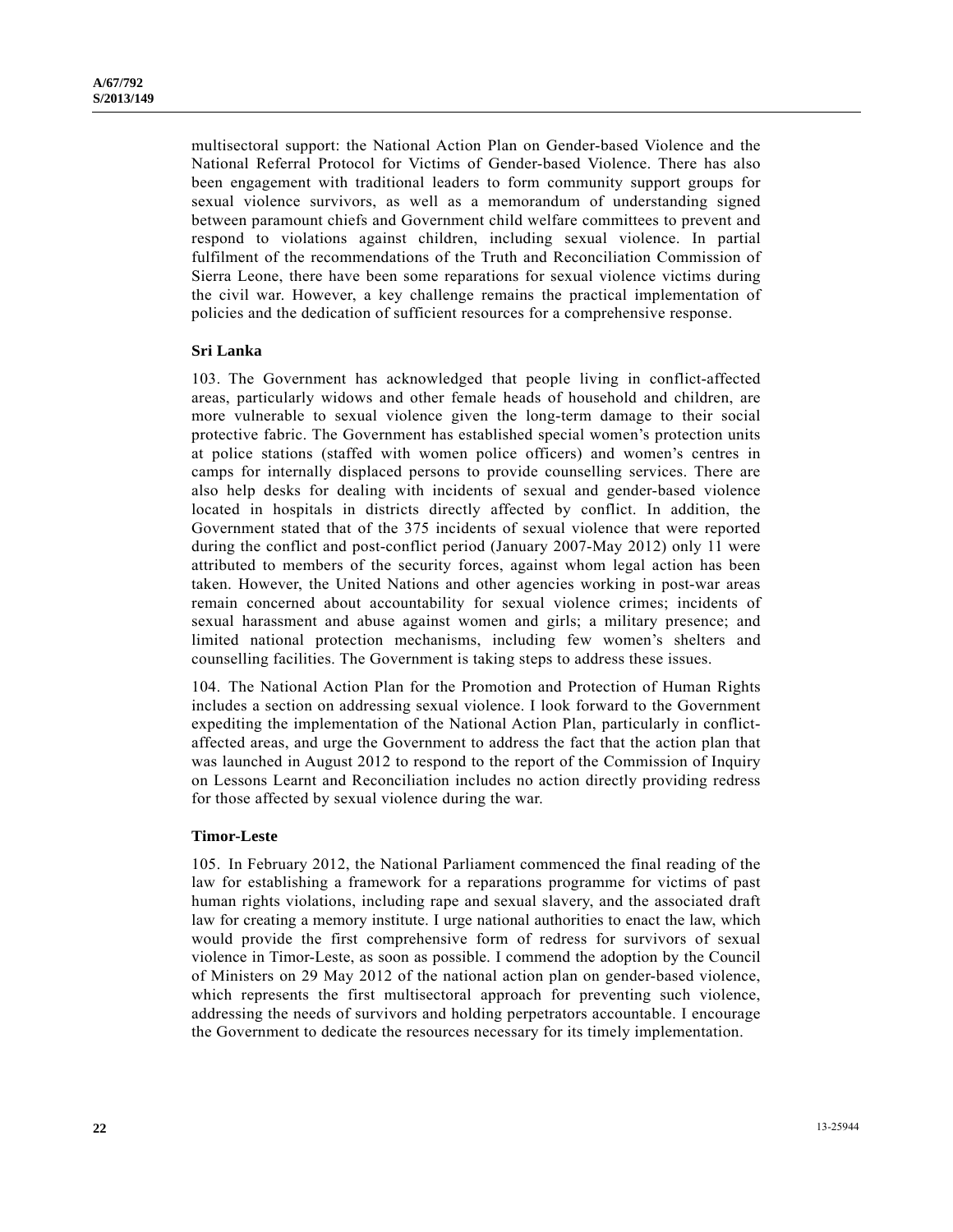## **C. Other situations of concern**

106. In Guinea, in February 2012, the Government appointed, with United Nations support, a panel of judges to investigate and prosecute incidents of sexual violence, including rape, committed in the Conakry national stadium in September 2009. Charges have been filed against six army officers, including Lieutenant Colonel Moussa Tiegboro Camara, a minister and the current Director of the National Agency for the Fight against Drugs, Organised Crime and Terrorism, and Colonel Abdoulaye Cherif Diaby, former Minister of Health, for their alleged role in the incident. Both officers have appeared before the panel. The panel has also issued an arrest warrant for Lieutenant Abubakar Sidiki Diakite, the former head of the Presidential Guard, who is still at large. Over 250 victims and associations have been heard by the panel. Due to the position held by Camara in the Government and his senior rank in the military, it is important that the Government ensure non-interference in the legal proceedings and that the protection of all actors, including judges, witnesses and victims, is guaranteed.

107. During the reporting period, 150 judicial police officers and 50 magistrates and justice personnel, as well as members of the military and the defence forces, were trained on human rights to prevent and respond to sexual violence in the framework of Guinea's capacity-building programme for security sector actors. Units dealing with gender-based violence were established in police and gendarmerie stations in Conakry and Kindia regions, in the Ministry of Defence and in the Ministry of Security and Civilian Protection. With support from the Peacebuilding Fund, the code of conduct for the military forces has been revised. Training was also conducted for service providers. In total, 83 complaints against perpetrators of sexual violence were filed in various courts throughout the country.

108. In Kenya, major reform efforts have been undertaken based on the recommendations of the Independent Review Commission, commonly referred to as Kriegler's Commission, and the Commission of Inquiry into Post-Election Violence, commonly referred to as the Waki Commission, which were established following the 2007-2008 post-election violence. In February 2012, the Office of the Director of Public Prosecutions appointed a multi-agency task force to review and re-examine post-election violence files. It evaluated 150 cases of sexual and genderbased violence and found that sexual offences had not been properly reported, denying survivors the opportunity to press charges against their attackers. Nonetheless, some officers are under investigation for 47 sexual offences and their names have been forwarded to the Director of Public Prosecutions for further action. I urge the Kenyan authorities to ensure a rigorous process of investigation and prosecution of sexual violence cases.

109. In my previous report (A/66/657-S/2012/33, paras. 89-91), I highlighted concerns over allegations of acts of sexual violence against nationals of the Democratic Republic of the Congo and other countries committed during the process of expulsion of suspected irregular immigrants from Angola. In a joint communiqué issued with the United Nations in March 2011, the Government of Angola committed itself to implementing a policy of zero tolerance of sexual abuse in its security forces and taking action to increase cooperation with United Nations agencies and the International Organization for Migration to monitor expulsions and train relevant security forces.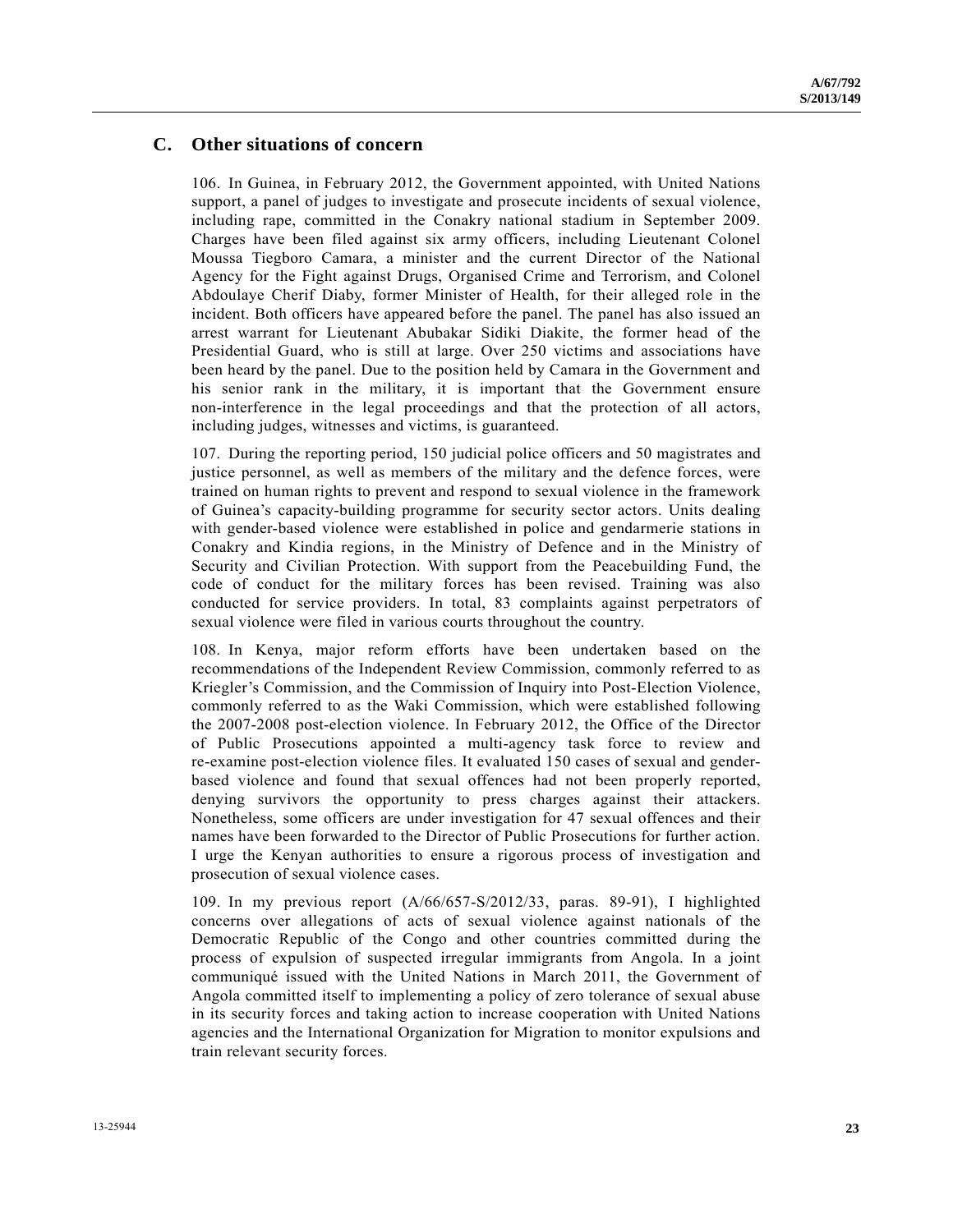110. In line with the Government's commitment, on 30 November the Minister of External Affairs of Angola led a delegation representing the inter-ministerial commission established to deal with this issue to Lunda Norte province. The United Nations Resident Coordinator in Angola and representatives of the Office of the United Nations High Commissioner for Refugees, the International Organization for Migration and non-governmental organizations also participated. The United Nations has deployed an adviser to support the implementation of the commitments contained in the joint communiqué.

# **III. Accountability and reparations for crimes of sexual violence**

111. National courts remain the principal venue for holding individuals accountable for crimes of sexual violence. As noted in the present report, there have been a number of prosecutions of members of security forces and armed groups responsible for committing acts of sexual violence, including rape. National authorities should be supported to continue to fight impunity.

112. The focus of international criminal justice and mixed tribunals on combating acts of sexual violence, including rape, in the context of crimes against humanity, war crimes and genocide, represents an important complement to national efforts. Crimes of sexual violence should be incorporated at the outset into the investigation and prosecution strategy. The issuance of a second arrest warrant in July 2012 for Bosco Ntaganda, the FARDC General and former Military Chief of Staff of the Congrès national pour la défense du peuple, represents an important shift in the treatment of sexual violence by the International Criminal Court. New charges against Ntaganda included the crimes against humanity of rape and sexual slavery and war crimes of intentional attacks against civilians, murder, rape and sexual slavery and pillage. In the Thomas Lubanga case, in contrast, the charges were limited to the recruitment and use of children, although there was ample evidence of sexual slavery and rape. The exclusion of charges related to sexual violence restricted the judges' ability to render justice for the victims, as acknowledged by Judge Odio Benito in her dissenting opinion in the Lubanga judgement.

113. The trial in the International Criminal Court of Jean-Pierre Bemba, former Vice-President of the Democratic Republic of the Congo and leader of the Mouvement de libération du Congo, in connection with events in the Central African Republic represents a critical test case for the principle of command responsibility for sexual violence as a war crime and a crime against humanity. Bemba has been indicted on four counts of war crimes and two counts of crimes against humanity allegedly committed between October 2002 and March 2003 in the Central African Republic.

114. In Cambodia, crimes of sexual violence, with the exception of forced marriage, have not been taken up by the Extraordinary Chambers in the Courts of Cambodia, a Cambodia-United Nations hybrid tribunal established under Cambodian law in 2004 to bring to justice senior leaders and those most responsible for atrocities committed between 17 April 1975 and 6 January 1979. Nor have sexual crimes been integrated into the forensic, investigative or prosecutorial strategies of the Extraordinary Chambers. According to the Extraordinary Chambers, the possibility of expanding the scope of charges against the accused to crimes beyond those in the indictment is precluded by its legal framework. In December 2011, a hearing on sexual violence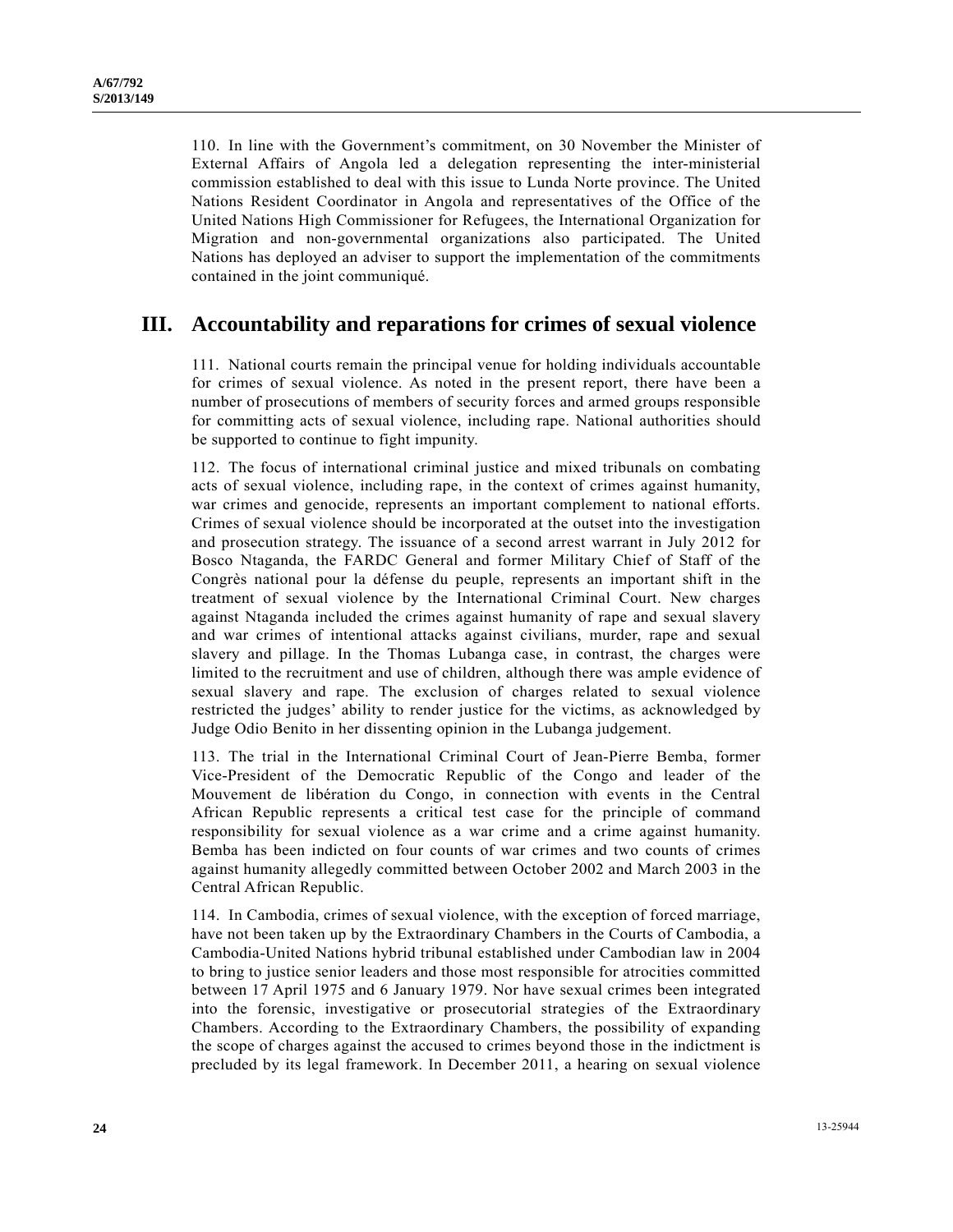under the Khmer Rouge regime revealed that sexual violence was a daily reality for most women, that acts of sexual violence were seldom punished and implicitly endorsed by an "enemy policy" promulgated by leaders at the highest levels and that survivors continue to suffer from trauma, discrimination and stigma. I reiterate the call made by my former Special Representative for the Government to ensure the rigorous documentation of such crimes for the historical record and for the Extraordinary Chambers to establish mechanisms for the appropriate recognition of and reparations for victims of sexual violence, as well as the effective prosecution of perpetrators of crimes of sexual violence and forced marriage.

115. The unique ability of the Security Council to impose targeted sanctions raises the stakes for perpetrators and, as such, is an important aspect of deterrence. On 31 December 2012, the Security Council Committee established pursuant to resolution 1533 (2004) concerning the Democratic Republic of the Congo included on its list of individuals and entities subject to sanctions Lt. Col. Eric Badege and Jean-Marie Lugerero Runiga of M23. Both were designated for listing on the basis of serious violations of human rights. The Committee also designated FDLR and M23 for committing acts of violence, including sexual violence, against civilian populations in the Democratic Republic of the Congo. These actions follow the Committee's designation on 30 November 2012 of two M23 leaders for serious violations of human rights and international law involving the targeting of women; its designation on 13 November of M23 leader Sultani Makenga for serious violations of international law, including sexual violence, involving the targeting of women and children; and its designation in December 2011 of Ntabo Ntaberi Sheka for having planned and ordered a series of attacks in Walikale in August 2010 in which children were raped and abducted. I encourage other sanctions committees of the Security Council — including, as appropriate, the committees concerning Côte d'Ivoire, Somalia, the Sudan and Al-Qaida (specifically with regard to the commission of sexual violence in Mali) — to focus on crimes of sexual violence. I encourage my Special Representative to submit the names of perpetrators to the relevant committees for possible designation.

116. International justice is as much about the hope, dignity and restoration of victims as it is about the accountability of perpetrators. Reparations (including restitution, compensation, satisfaction and rehabilitation) and guarantees of non-repetition are measures that aim to repair or redress the impact of harm caused to or crimes committed against individuals. A victim-centred approach is vital. It is noteworthy that although the defendant was not charged with crimes of sexual violence, the judgement on the *Lubanga* case includes specific guidance on reparations for victims of sexual violence. The implementation of this guidance in ways that specifically repair the immediate and longer-term harm experienced by victims of sexual violence in conflict is imperative in going forward.

# **IV. Information on progress made in the implementation of the monitoring, analysis and reporting arrangements pursuant to Security Council resolution 1960 (2010)**

117. As a basis for evidence-based action, the United Nations system continues to place emphasis on establishing monitoring, analysis and reporting arrangements on conflict-related sexual violence, in line with the provisional guidance issued to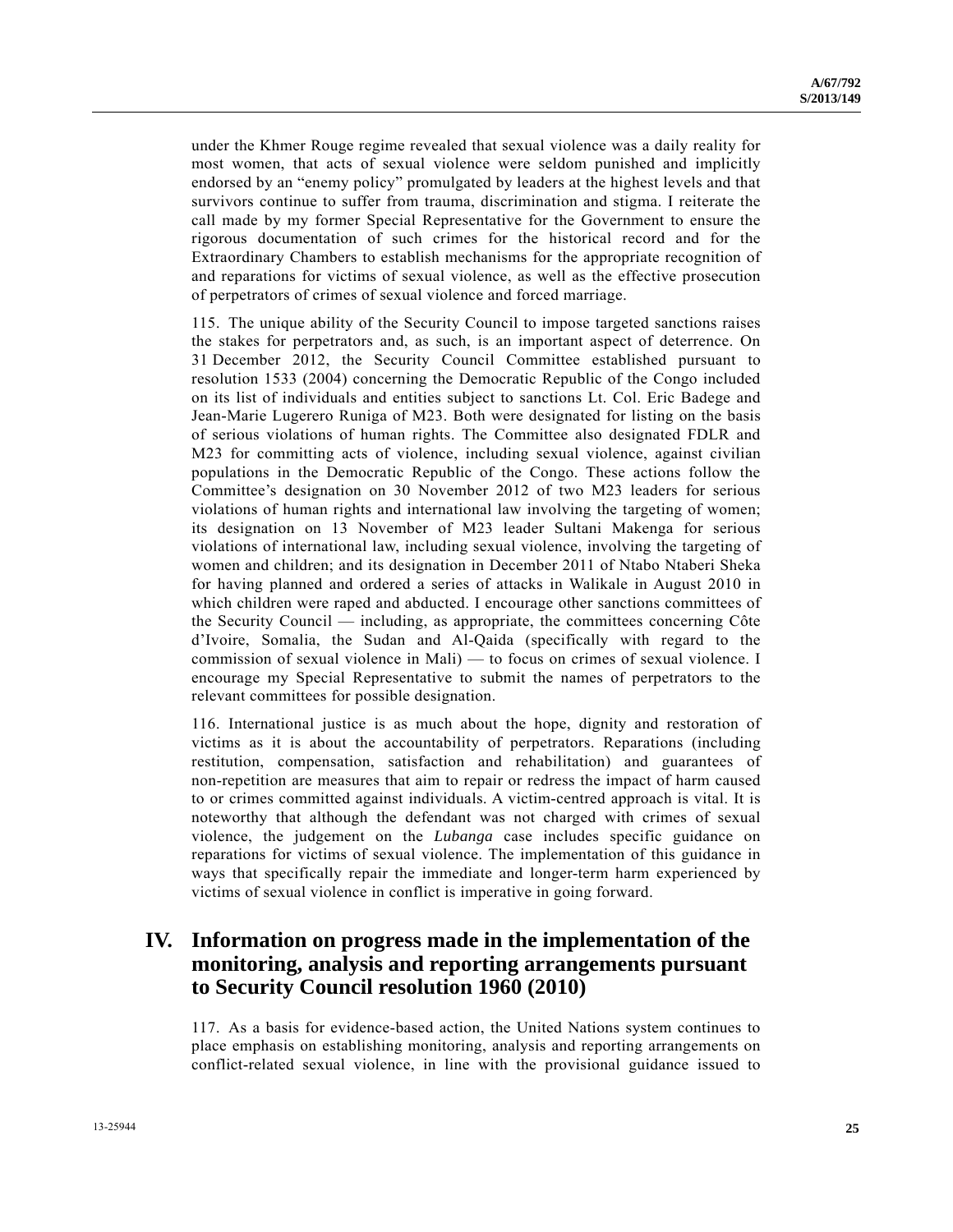United Nations peacekeeping and political missions and country teams. The establishment of monitoring, analysis and reporting arrangements takes into account ongoing operational and field-level coordination arrangements, including those of the protection cluster and the gender-based violence subcluster; the working groups on the protection of civilians; and the monitoring and reporting mechanisms on grave violations against children. The Office of the High Commissioner for Human Rights has recently developed and piloted a training programme on monitoring and investigating conflict-related sexual violence for human rights officers and other relevant mission and country team personnel. Emphasis continues to be placed on strengthening collaboration between humanitarian entities (including service providers) and United Nations agencies on the one hand and peacekeeping and political missions on the other hand, through appropriate coordination mechanisms.

118. Within peacekeeping and political missions, dedicated capacity in the form of women's protection advisers is required to facilitate and coordinate the implementation of Security Council resolutions on sexual violence in conflict. In South Sudan, nine Women's Protection Advisers have been included in the budget for the United Nations Mission in South Sudan; seven of the Advisers have been deployed. In the Democratic Republic of the Congo, extrabudgetary funding has been provided by the United Nations Action multi-partner trust fund for one Human Rights Women's Protection Adviser to be deployed to MONUSCO for a 12-month period. United Nations Action funds have also been earmarked for two Women's Protection Advisers to be deployed to the United Nations Operation in Côte d'Ivoire for a 1-year period and for one Women's Protection Adviser to be deployed to the United Nations Integrated Peacebuilding Office in the Central African Republic. However, funding through United Nations Action is intended to be catalytic and, as such, it is essential that United Nations missions include Women's Protection Adviser posts in forthcoming budgets and that Members States support the inclusion of such posts in the budget review and approval process. In addition to the aforementioned situations, Women's Protection Advisers are urgently required to form part of United Nations assessment teams and missions in Libya, Mali, Somalia and the Syrian Arab Republic.

# **V. Engagement by the Team of Experts on the Rule of Law and Sexual Violence in Conflict**

119. The lack of adequate national capacity and expertise to investigate and prosecute for acts of sexual violence remains one of the main impediments to ensuring accountability for related crimes. This situation often leads to widespread impunity and has had an impact on access to justice and security and the safety of survivors. To address these issues, the Team of Experts on the Rule of Law and Sexual Violence in Conflict, which was established pursuant to Security Council resolution 1888 (2009), has focused its efforts on strengthening the capacity of national rule of law and justice actors, including in the specialized areas of criminal investigation and prosecution, collection and preservation of evidence, military justice system investigation and prosecution, criminal and procedural law reform, and protection of victims, witnesses and justice officials.

120. The Team operates under a new three-year joint programme developed in coordination with the Department of Peacekeeping Operations, the Office of the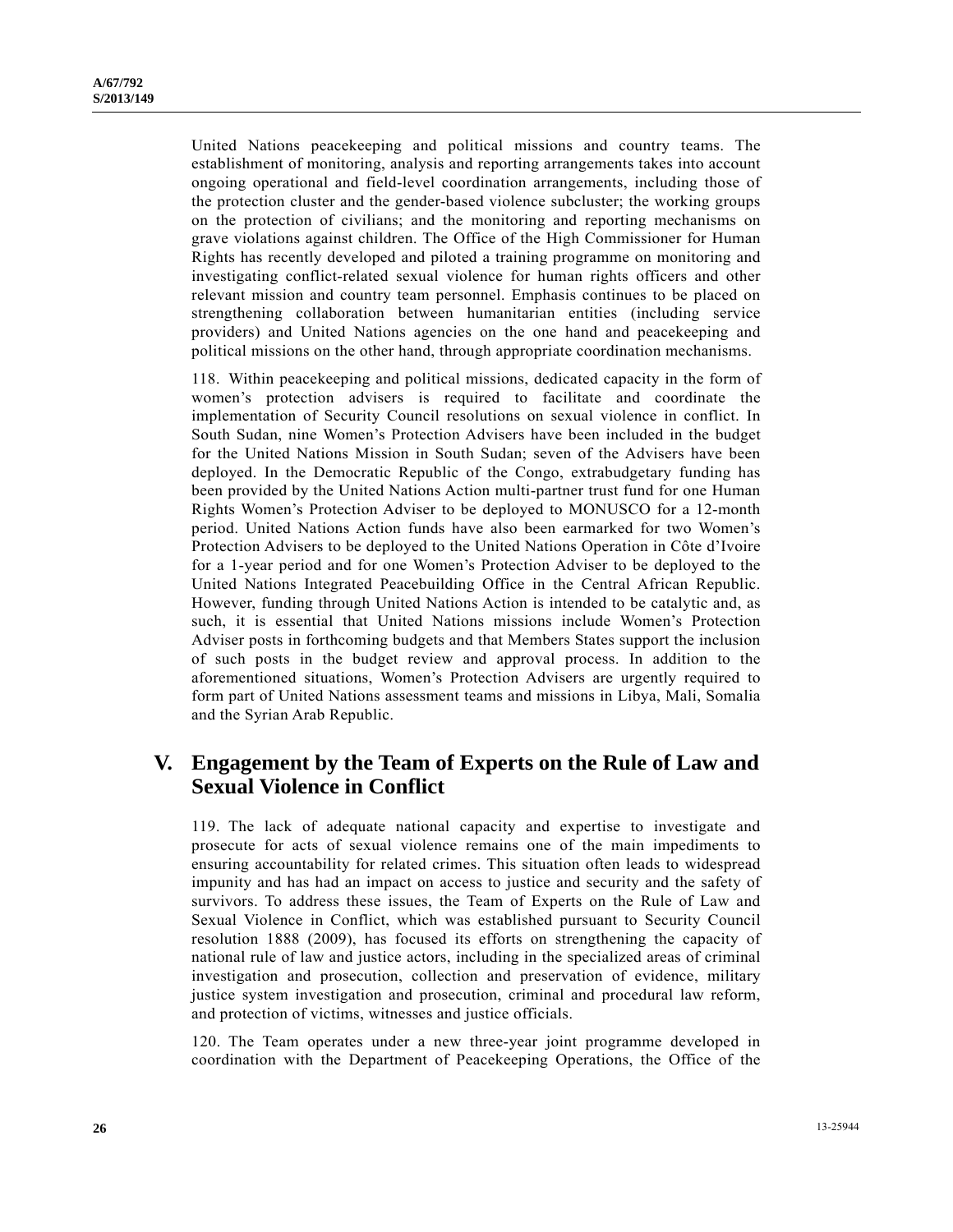High Commissioner for Human Rights and the United Nations Development Programme (UNDP). It is supporting national authorities in the Central African Republic, Colombia, Côte d'Ivoire, the Democratic Republic of the Congo, Guinea and South Sudan.

121. Following the visit of my former Special Representative to Colombia in May 2012, the Team contributed to the review of draft law No. 037 on access to justice for victims of sexual violence, particularly as it relates to the armed conflict. The Team also commented on the guidelines of the Ministry of Defence on sexual violence in conflict for the police and the military. Due consideration is also being given to providing support to the Office of the Attorney General to enhance its ability to investigate and prosecute for crimes of sexual violence.

122. In accordance with the joint communiqué signed between the Government of Guinea and the United Nations in November 2011, the Team is assisting national authorities in their efforts to investigate cases of sexual violence committed in Conakry in September 2009 and prosecute those responsible. The Team has deployed an expert to advise the panel of judges established by the Government.

123. In the Democratic Republic of the Congo, the Team, in coordination with UNDP, is strengthening the capacity of national authorities to investigate crimes of sexual violence committed by FARDC and other security forces in North and South Kivu and prosecute those responsible. In total, 76 military officers were trained on, inter alia, how to report cases to the Office of the Military Prosecutor. Support in investigations and prosecutions have also been provided to military magistrates and military mobile courts, in coordination with UNDP and MONUSCO prosecution support cells. These efforts have been complemented by the mapping by the Team of the major sexual violence cases committed in the Democratic Republic of the Congo since 2006. The Team has also reviewed and made recommendations on the draft bill on the establishment of a specialized court with jurisdiction over crimes committed since 1990. Its adoption will complement ongoing efforts and help address the severe capacity limitations of national authorities.

124. In South Sudan, the Team's assistance focused on helping to identify and clarify legislative reform priorities relating to sexual violence and strategies to strengthen national- and state-level capacity in the justice sector. The Team conducted an assessment of the national capacity and is currently consulting on a framework of support.

125. The Team will continue to encourage South-South cooperation, particularly by facilitating the sharing of experiences. Such sharing is currently being considered by Côte d'Ivoire and Sierra Leone. This approach will be promoted in other contexts, including in the Central African Republic during implementation of the communiqués signed in December 2012 by the United Nations and the Government of that country.

126. The Team continues to develop a roster of experts capable of complementing its work. It is also coordinating with other international entities, such as Justice Rapid Response, an intergovernmental stand-by facility, and the Preventing Sexual Violence Initiative of the United Kingdom of Great Britain and Northern Ireland.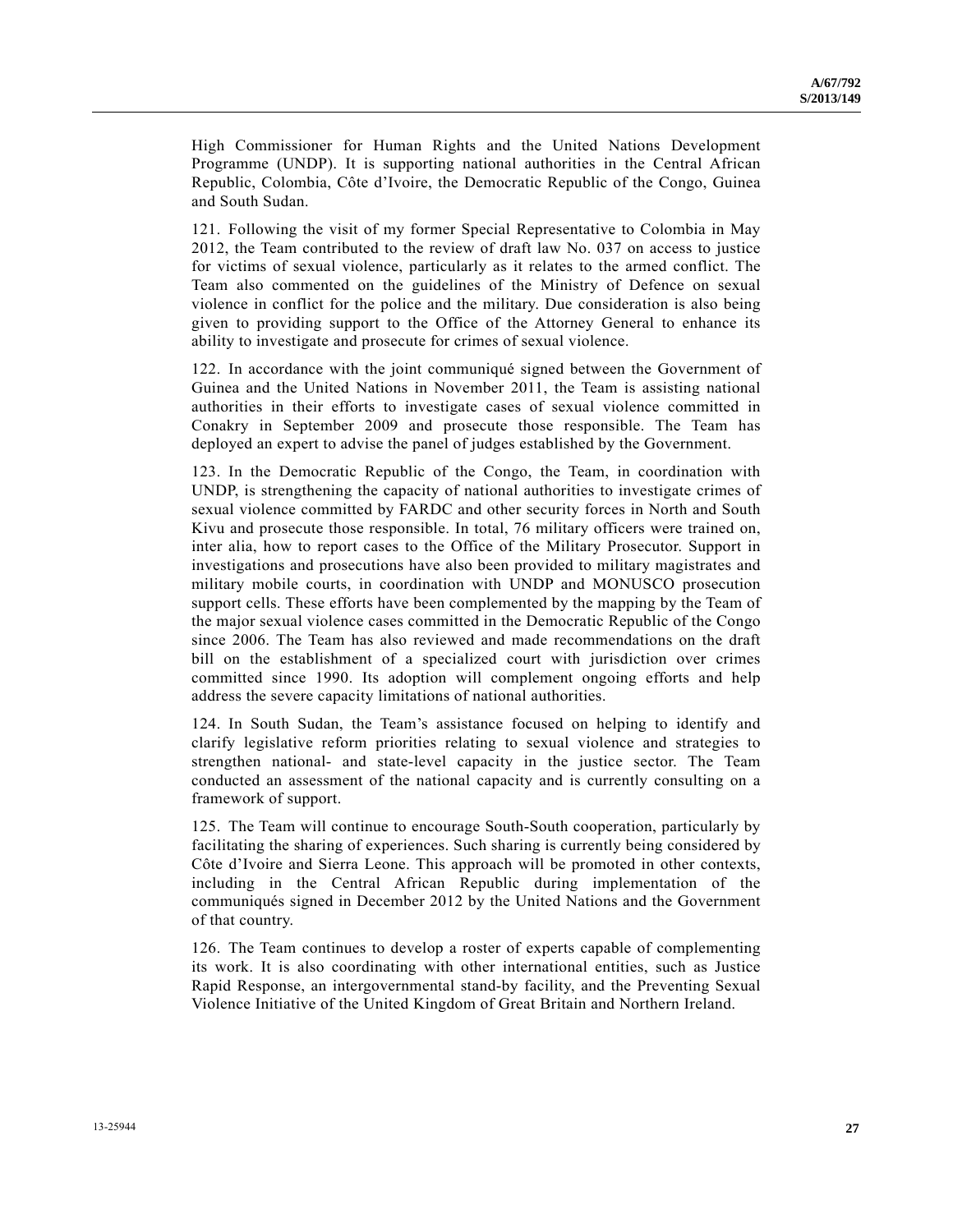## **VI. Recommendations**

127. I call upon all parties to conflict responsible or credibly suspected of acts of sexual violence to cease such violations and, in accordance with Security Council resolution 1960 (2010), to make specific and time-bound protection commitments that include: clear orders through chains of command and in codes of conduct (or their equivalent) prohibiting sexual violence; timely investigation of alleged violations in order to hold perpetrators accountable; immediate identification and release from their ranks of those most vulnerable to sexual violence, especially women and children; designation of a high-level interlocutor responsible for ensuring implementation of commitments; and cooperation with and facilitation of access by the United Nations to monitor compliance.

128. In this regard, I call on the Security Council to do the following:

 (a) To increase pressure on perpetrators of sexual violence in conflict, including the individuals, parties and States named in my reports, through the adoption of targeted and graduated measures by relevant sanctions committees, and to consider means by which such measures may also be taken in relevant contexts where no sanctions committees are in place. Such actions by the Security Council should apply to those who commit, command or condone (fail to prevent or punish) sexual violence, consistent with the stipulations under international criminal law regarding those bearing direct, command or superior responsibility;

 (b) To consider putting in place an appropriate mechanism or procedure of the Security Council to systematically monitor commitments by parties to conflict under its resolution 1960 (2010). I encourage the Council to support efforts by appropriate United Nations officials to engage in dialogue with State and non-State parties to elicit such commitments, including engagement, as appropriate, with the business community, diaspora, religious and traditional leaders or others who may exert influence;

 (c) To employ all other means at its disposal to address sexual violence in conflict, including making referrals to the International Criminal Court, mandating international commissions of inquiry, explicitly condemning violations in its resolutions and presidential and public statements and considering sexual violence as a focus of its periodic field visits and its consultations with regional bodies such as the Peace and Security Council of the African Union;

 (d) To systematically reflect sexual violence in conflict in all relevant country resolutions and in authorizations and renewals of the mandates of peacekeeping and special political missions through the inclusion of the specific language of its resolution 1960 (2010), calling, inter alia, for the cessation of sexual violence, the implementation of monitoring, analysis and reporting arrangements as a basis for evidence-based actions, dialogue with parties to conflict with a view to achieving protection commitments and the deployment of women's protection advisers;

 (e) To remain seized of the status of deployment of women's protection advisers to United Nations peacekeeping and special political missions. The number and function of women's protection advisers should be systematically assessed during the preparation and review of each peacekeeping and political mission, in line with the agreed terms of reference for women's protection advisers, and such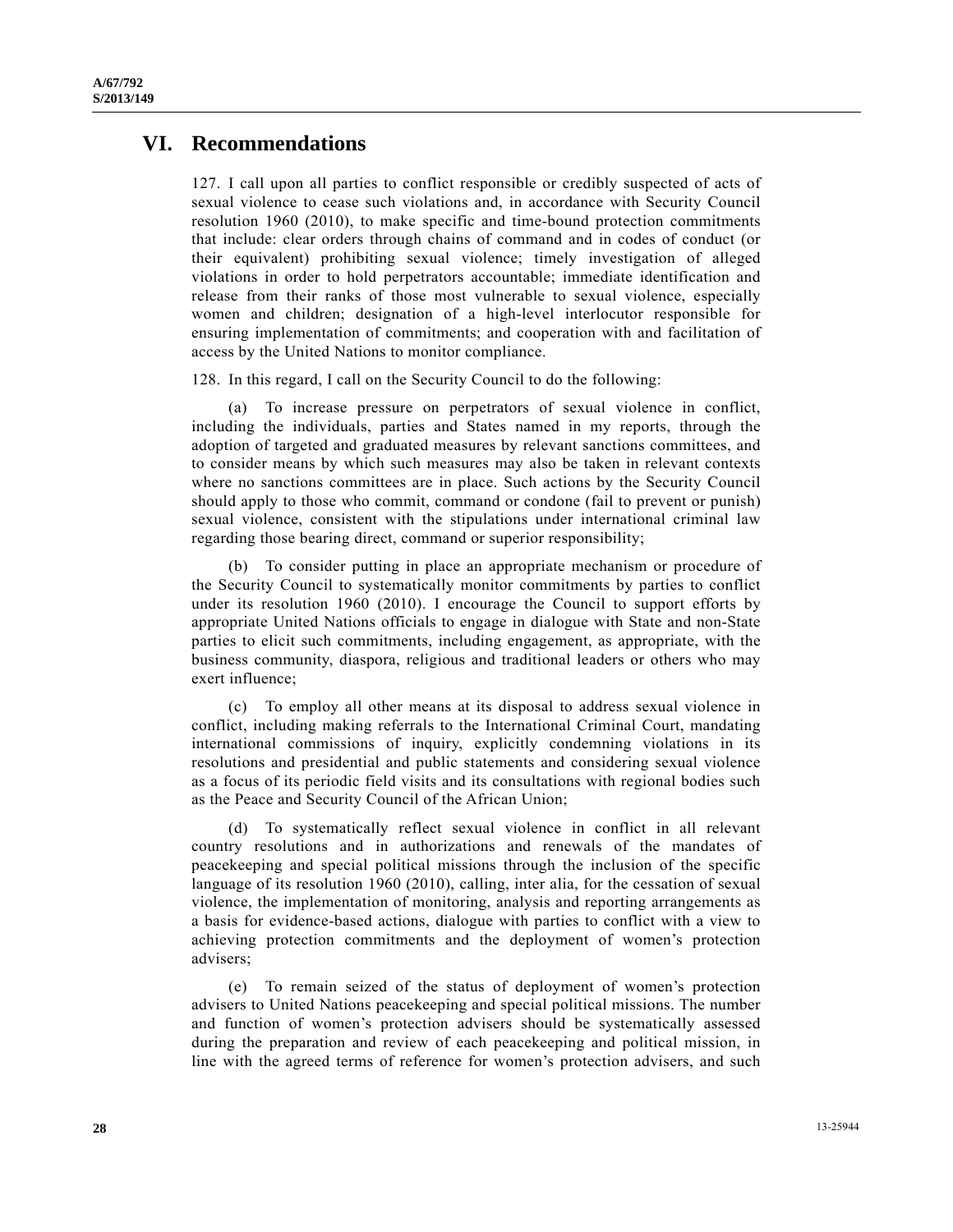posts should be included in mission staffing tables and budgets in all relevant situations of concern;

 (f) To call for and monitor efforts to address sexual violence concerns in the context of security sector reform processes and arrangements, including vetting to ensure that those who have perpetrated or commanded sexual violence and other human rights violations are excluded from all branches of Government, including the armed forces, the police, the intelligence services, the national guard and any civilian oversight and control mechanisms; providing training for national security forces; ensuring the principle of no amnesty for perpetrators of grave human rights violations, including sexual violence crimes; and ensuring that the security sector is accessible and responsive to all segments of the population, in particular to women and children. In the context of demobilization, disarmament and reintegration processes, due consideration should be given to the establishment of protection mechanisms for civilians, particularly women and children, in close proximity to cantonment sites and the stringent requirement that armed forces and groups immediately identify and release all women and children in their ranks. In the context of justice sector reform, emphasis should be placed, inter alia, on support to national authorities in legislative reforms; and training and sensitization on sexual violence for police, prosecutors, judges and magistrates, including training of more women magistrates and lawyers. Due consideration should also be given to the prosecution for sexual violence crimes through transitional justice arrangements, as appropriate.

129. I call on the Security Council, Member States and regional organizations to ensure that mediators and envoys in mediation, ceasefire, peace and preventive diplomacy processes engage in dialogue with parties to conflict on conflict-related sexual violence, and address sexual violence as a method or tactic of conflict in peace agreements. Sexual violence should be included in the definition of acts prohibited by ceasefires and be monitored as part of ceasefire monitoring mechanisms. These concerns should also be reflected as specific provisions in peace agreements related to security arrangements and transitional justice. In this regard, I encourage the use of the United Nations Guidance for Mediators on Addressing Conflict-Related Sexual Violence in Ceasefire and Peace Agreements.

130. I encourage Member States, donors and regional organizations to do the following:

 (a) To ensure, as a matter of priority, that survivors have access to medical, HIV, psychosocial, legal and other multisectoral services, and to support the development and strengthening of the capacities of national institutions, in particular health, judicial and social welfare systems, as well as local civil society networks, in order to provide sustainable assistance to victims of sexual violence in armed conflict and post-conflict situations. Adequate and timely resources are required for response programmes by national authorities, United Nations agencies, non-governmental organizations and civil society groups as part of comprehensive strategies to combat sexual violence in conflict, bearing in mind that the availability of services improves information on sexual violence;

 (b) To ensure that multisectoral assistance and services are tailored to the specific needs of girls and boys as an integral yet distinct aspect of gender-based violence programmes. There should be adequate resources for further research, monitoring and reporting, prevention initiatives and service provision on particular dimensions such as sexual violence against men and boys as a specific tactic of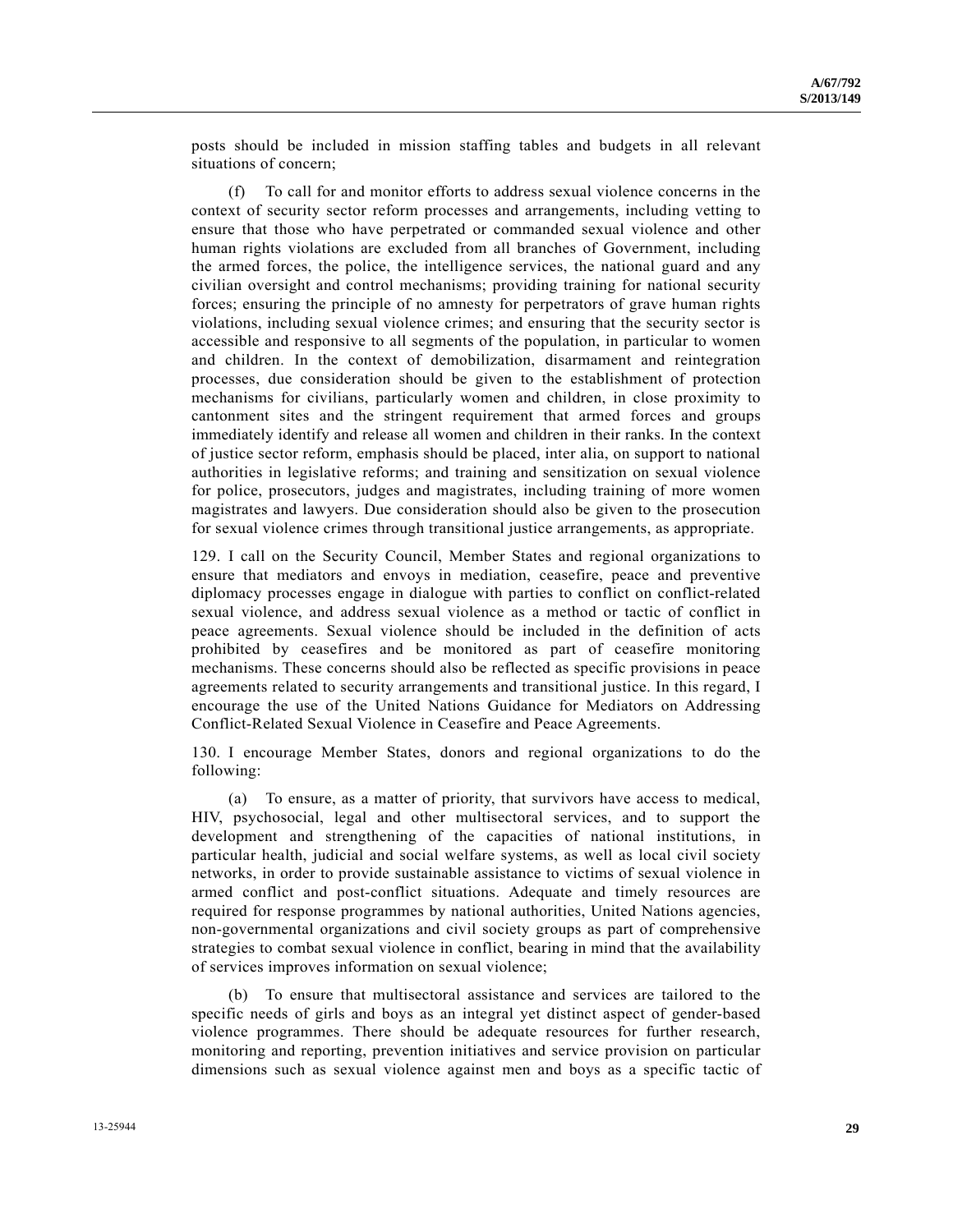conflicts; the plight of survivors who bear children as a result of rape and children born of rape; and sexual violence in the form of forced marriage involving children affected by conflict;

 (c) To ensure that reparations awarded through judicial or administrative mechanisms are established and made available to victims of sexual violence in conflict. Multisectoral approaches to the provision of reparations should be strengthened as part of post-conflict transition initiatives and reparations programmes should receive consistent and sustainable funding;

 (d) To give due consideration to accepting sexual violence in conflict as a form of persecution that should lead to the recognition of refugee status for the individuals affected, given information in numerous contexts of sexual violence being used to induce forced displacement;

 (e) To facilitate improved data collection and analysis on the linkages between the widespread availability of illicit small arms and light weapons and conflict-related sexual violence, and put in place effective arms control measures at the national, regional and international levels. Member States are urged to take into account the need for full gender sensitivity in the context of relevant international instruments, including the United Nations Programme of Action on small arms and light weapons;

 (f) To draw upon the expertise of the Team of Experts on the Rule of Law and Sexual Violence in Conflict to strengthen the rule of law and the capacity of civilian and military justice systems to address sexual violence, as part of broader efforts to strengthen institutional safeguards against impunity. I urge donors to ensure sustainable funding for this valuable resource for Member States.

131. Member States bear the primary legal and moral responsibility for preventing and addressing conflict-related sexual violence. Therefore, I reiterate the need for national ownership, leadership and responsibility in this regard. The United Nations stands ready to support national authorities in their efforts.

# **VII. Annexed list**

132. The annex to the present report, based on currently available information, contains a list of parties credibly suspected of committing or being responsible for patterns of rape and other forms of sexual violence in situations of armed conflict on the Security Council agenda. The annex does not purport to be a comprehensive list of violators, but includes those on which credible information is currently available.

133. It should be noted that the annex does not list countries as such. The purpose of the list is to identify particular parties to conflict that are credibly suspected of committing or being responsible for patterns of rape and other forms of sexual violence. In that regard, the names of countries are mentioned only in order to indicate the locations or situations where offending parties are committing the violations in question.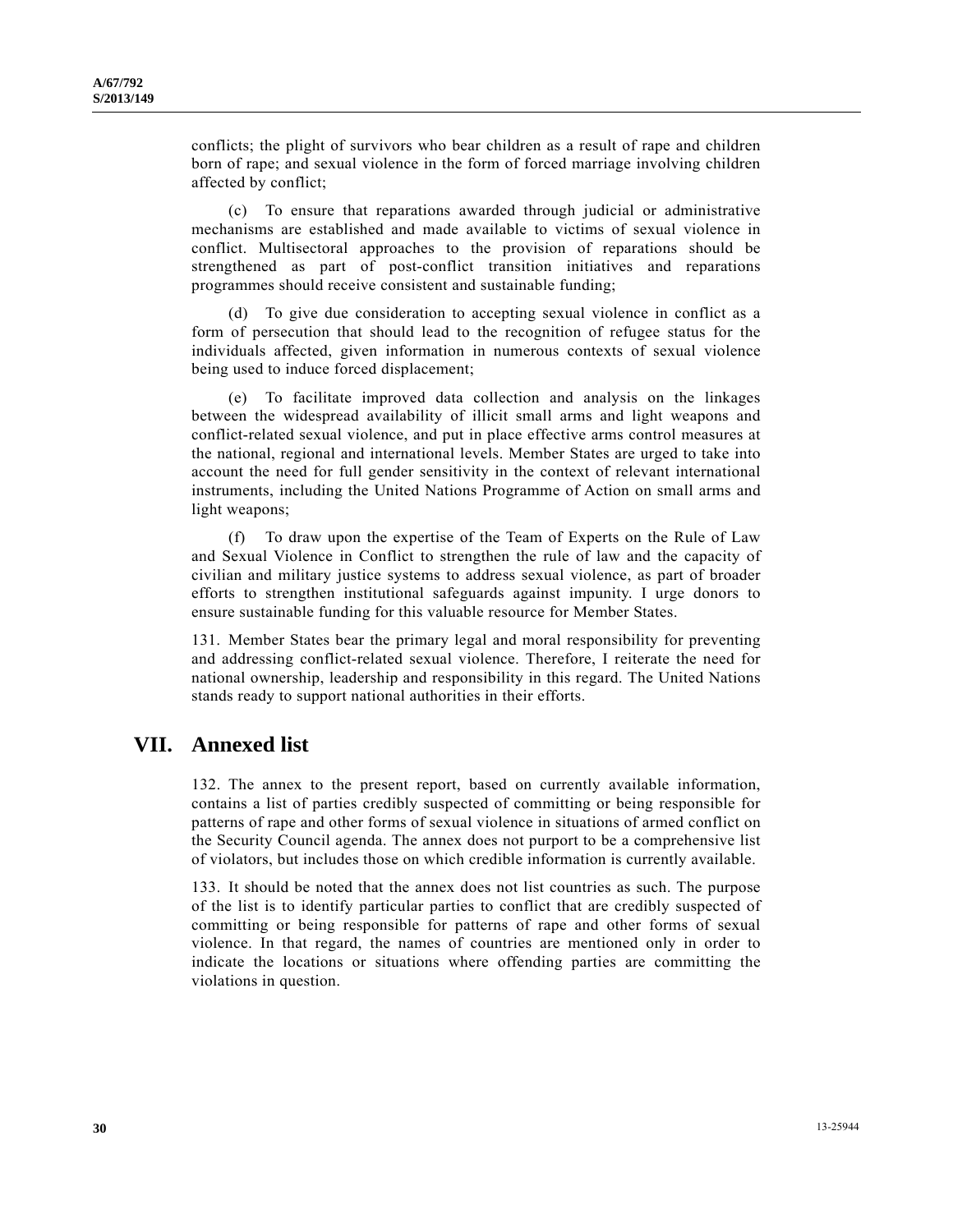## **Annex**

# **List of parties that are credibly suspected of committing or being responsible for patterns of rape and other forms of sexual violence in situations of armed conflict on the Security Council agenda**

### **Parties in the Central African Republic**

1. Lord's Resistance Army

2. Séléka (composed of factions of the Convention patriotique pour le salut du Kodro, the Convention des patriotes pour la justice et la paix en Centrafrique, the Union des forces démocratiques pour le rassemblement and the Front démocratique du people centrafricain)

### **Parties in Côte d'Ivoire**

1. The following armed groups:

 (a) Ex-militia groups, including the Alliance patriotique de l'ethnie Wé, the Front pour la libération du Grand Ouest, the Mouvement ivoirien de libération de l'Ouest de la Côte d'Ivoire and the Union patriotique de résistance du Grand Ouest

- (b) Former Forces armées des forces nouvelles
- (c) Former Forces de défense et de sécurité
- 2. Forces républicaines de Côte d'Ivoire

### **Parties in the Democratic Republic of the Congo**

- 1. The following armed groups:
	- (a) Alliance des patriotes pour un Congo libre et souverain
	- (b) Allied Democratic Forces/National Army for the Liberation of Uganda
	- (c) Forces démocratiques de libération du Rwanda
	- (d) Forces de défense congolaises
	- (e) Forces de résistance patriotique en Ituri
	- (f) Lord's Resistance Army
	- (g) Mai-Mai Cheka
	- (h) Mai-Mai Kifuafua
	- (i) Mai-Mai Morgan
	- (j) Mai-Mai Simba/Lumumba
	- (k) Mouvement du 23 mars
	- (l) Nyatura armed group
	- (m) Patriotes résistants congolais
	- (n) Raïa Mutomboki